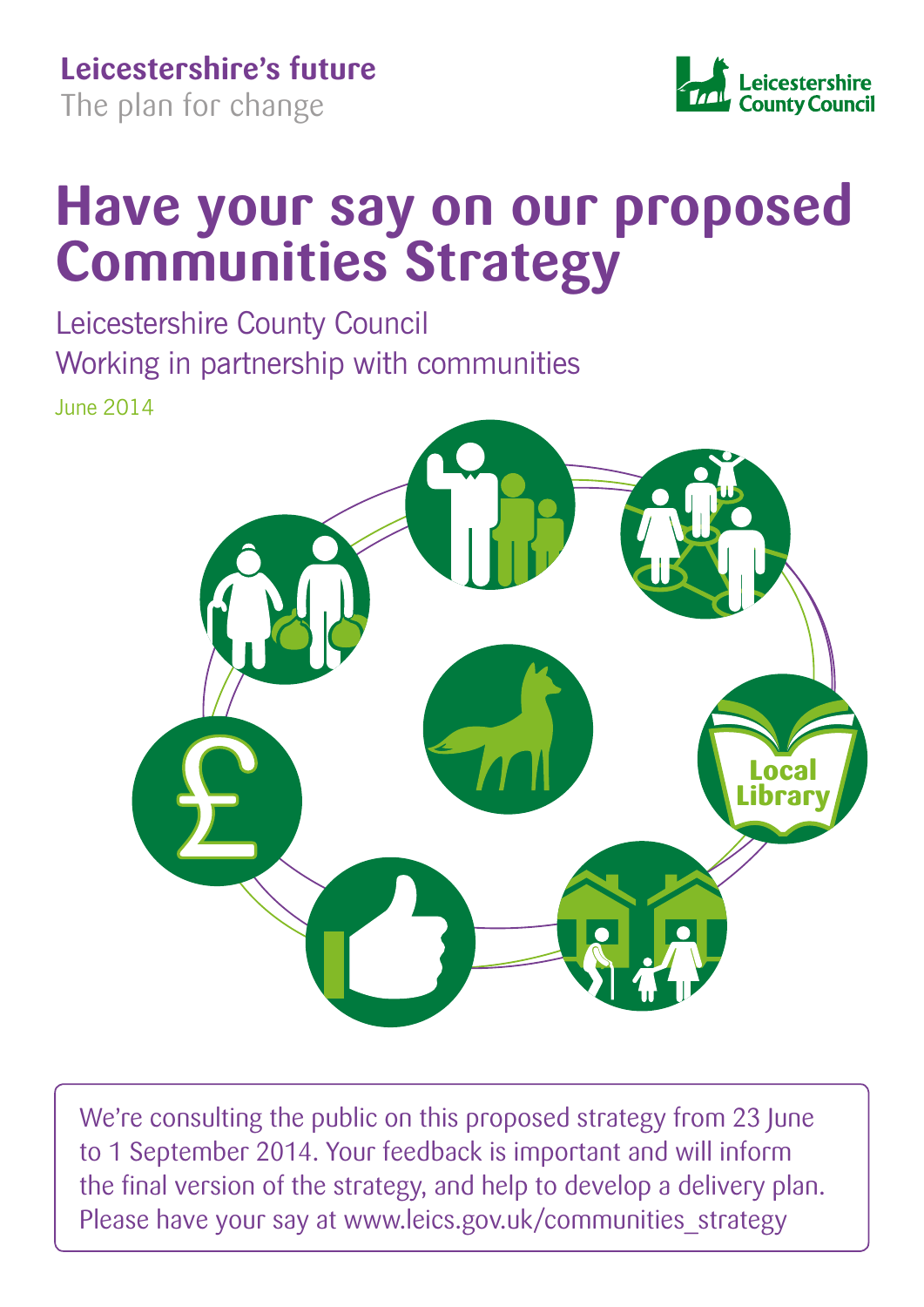# What is the Communities Strategy?

The Leicestershire Communities Strategy sets out the way in which Leicestershire County Council proposes to work with communities in the coming months and years.

The financial challenges facing the Council mean that budgets to provide support to all communities in the County are being reduced at a time when these communities are being asked to deal with the practical impacts of a range of funding reductions and service withdrawals in their local area

The council therefore proposes to focus the resources still available to it on helping communities to support the individuals and families who are most in need, and enabling community groups to provide services for their communities, including services that the county council can no longer afford to provide.

We have identified eight 'building blocks' – the things that need to be in place for communities to be strong and resilient. We are proposing changes to ensure that the support we can provide through these 'building blocks' helps us to deliver the following two priorities:

Priority 1: Helping communities to support vulnerable people

Priority 2: Helping communities to design and deliver services

To achieve that, we also need to ensure we enable and support the voluntary sector in Leicestershire to develop its potential further – which is why our third priority is:

Priority 3: Effective commissioning of, and support for, the voluntary sector.

We welcome your views - your feedback will inform the final version of the strategy and help us to develop a delivery plan. We're consulting with the public on this proposal from 23 June to 1 September 2014.

Please have your say on the proposals at: **www.leics.gov.uk/communities\_strategy**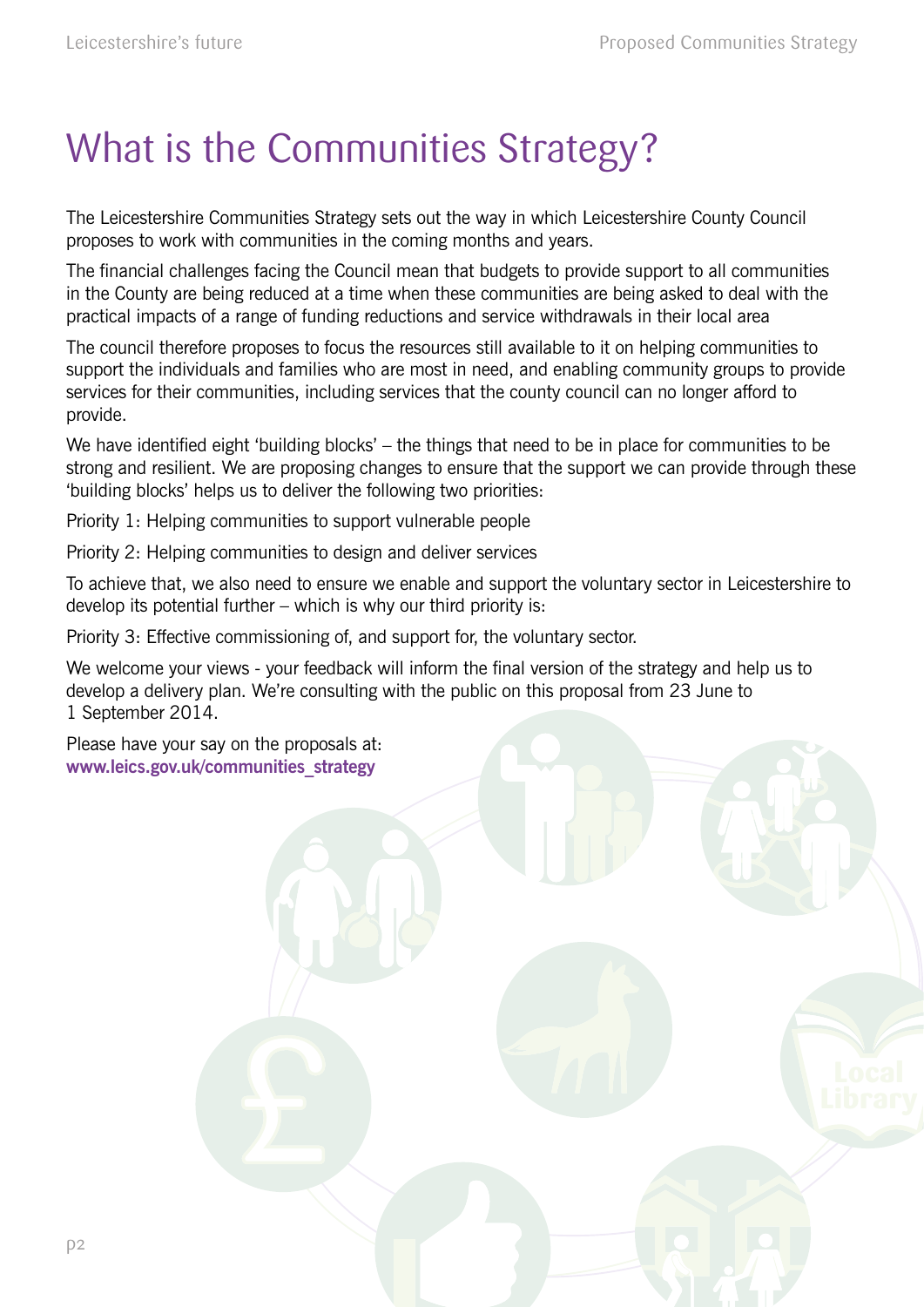## **Contents**

| 1. Foreword                                    |    |
|------------------------------------------------|----|
| CASE STUDY: Market Harborough Dementia Café    | 5  |
| 2. Overview                                    | 6  |
| 3. The case for change                         | 8  |
| CASE STUDY: Long Clawson Good Neighbour Scheme | 10 |
| 4. The background                              | 11 |
| CASE STUDY: A community run library            | 12 |
| 5. The Communities Model                       | 13 |
| CASE STUDY: Anstey & Thurcaston footpath       | 18 |
| 6. Delivering the strategy                     | 19 |
| <b>CASE STUDY: Birstall Youth Café</b>         | 23 |

Four case studies have been included within this document as examples of activity initiated and led by communities in Leicestershire and beyond.

We have chosen two case studies that demonstrate the role that communities can play in supporting vulnerable people and two different examples of service delivery which communities have taken on.

The case studies are for illustrative purposes only.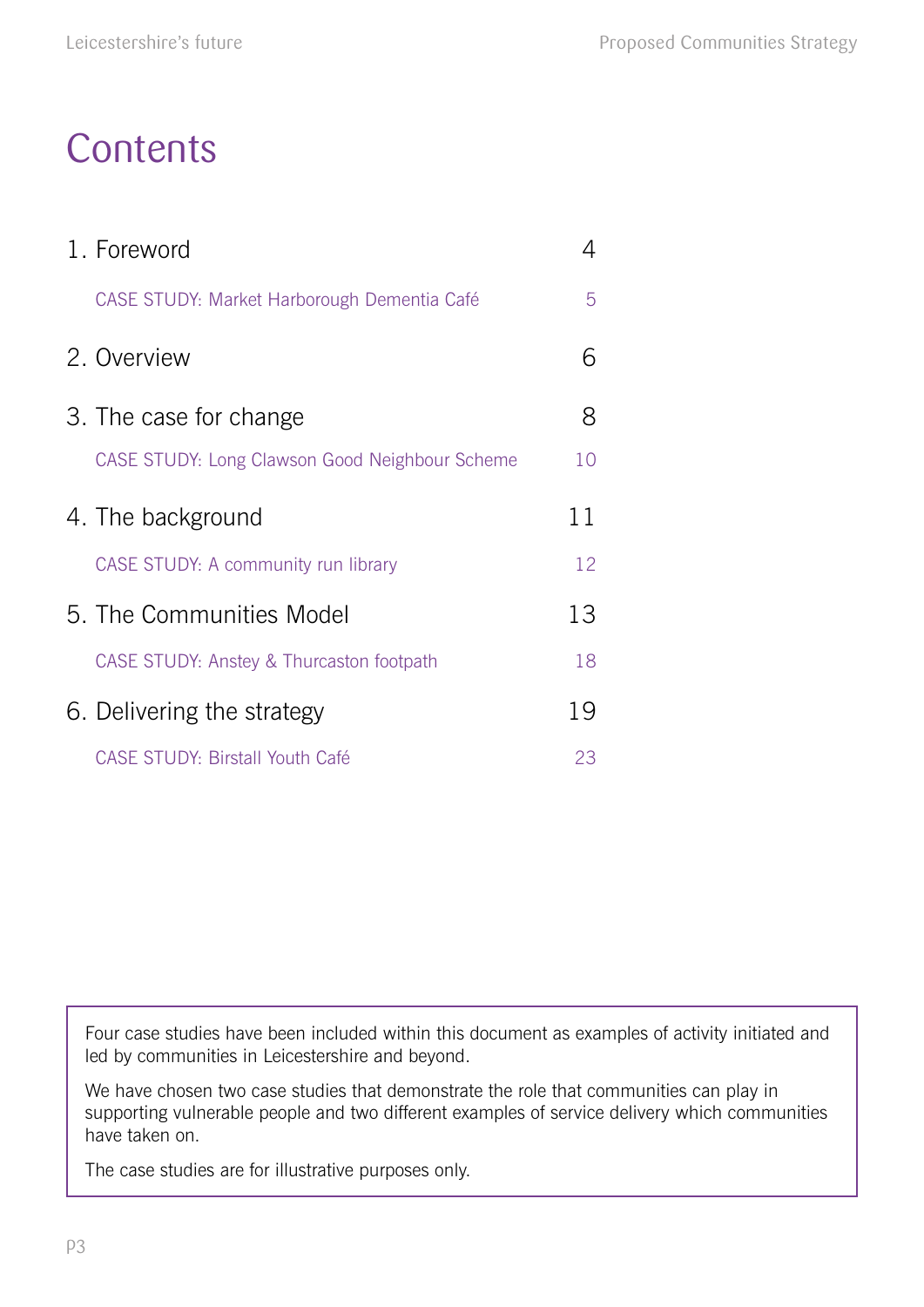

Councillor Pam Posnett, Cabinet Lead Member - **Communities** 

## 1. Foreword

In my role as Cabinet Lead Member for Communities, I am pleased to be able to introduce the council's new approach to working with the communities of Leicestershire. This is a period of change and challenge for all organisations in the public sector, with shrinking budgets, growing demand for services and increased customer expectations.

Our approach to working with communities has always been to enable and empower local areas, in that we have tried to support communities to tackle the issues that matter to them. The current climate means that we need to make some difficult decisions and prioritise community activity that supports us in delivering our priorities, whilst doing what we can to continue to help communities to help themselves.

The council is in the process of transforming the way in which it plans and delivers services. We are therefore asking the communities of Leicestershire to work with us to ensure that we maximise the impact of the reduced funding available to us. Truthfully, this will mean communities doing more (for example running services and recruiting volunteers to support people in need), but will also mean that communities have greater influence over services, new opportunities to participate and, ultimately, more control over their own destiny.

Councillor Pam Posnett, Cabinet Lead Member - Communities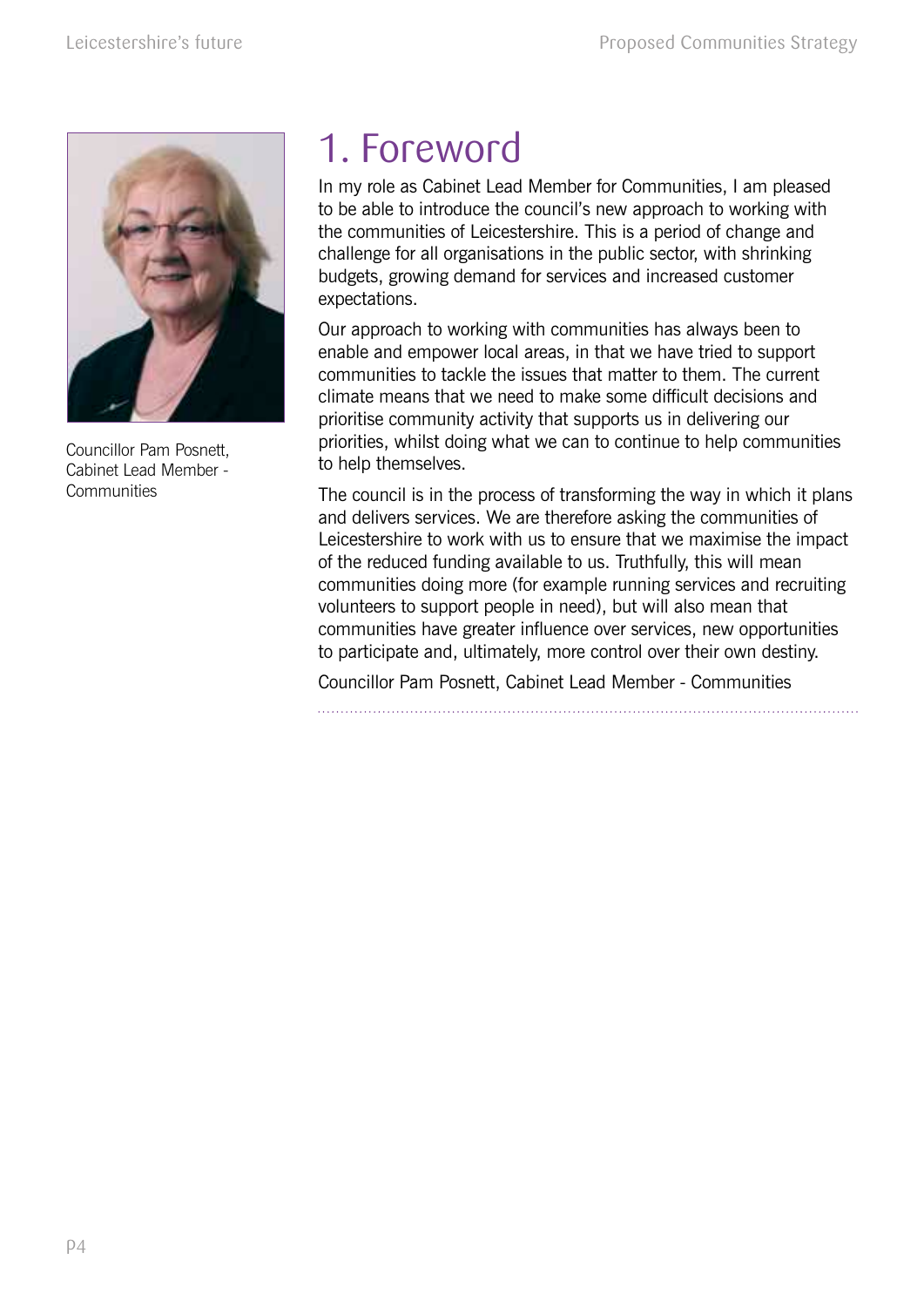Building the resilience of communities to reduce demand on high cost services

## **CASE STUDY:** DEMENTIA CAFé – MARKET HARBOROUGH



### **Background**

**Harborough has the highest proportion of the 65 plus age group in the County, and the NHS estimates that by 2025 10-15% of families within Leicestershire will experience some form of dementia. During the formative stages of the project, volunteers worked hard to assess the need for a 'new' service and spoke to a lot of care groups over a wide spectrum.**

**A local initiative to support those newly diagnosed with dementia and their families was established in 2011. Sessions provide an opportunity for people to get together, with those they care for, to have time out, to share information and meet others. Since March 2011 more than 120 people have signed up as members and a steady stream of new members are**  finding their way to our door.

**Developments include a members' resource library, the delivery of memory workshops at monthly meetings and most recently a 'Singing for Memories' group meets on the First Tuesday of the month at the same venue.** 

### **Benefits**

**A new diagnosis of dementia is a devastating and isolating experience. The café is one of the few facilities in Harborough district that offers support to both the cared for and carers. Everyone is made welcome and speakers are invited along to talk on topics of interest to members; often there are fun activities such as 'laughing yoga', but above all each meeting is an opportunity for coffee, cake and conversation.** 

During its 'set-up', the café benefited from the expertise of the NHS Community Mental **Health Team (with whom the café has a partnership agreement) and Voluntary Action South Leicestershire. On-going funding has been via a two-year sponsorship deal with Sainsbury's supermarket in Harborough which provided both direct funding, provisions for café meetings, and supported a group of staff to become volunteers and help at café events. The Rotary Club of Market Harborough and Robert Smyth Academy have also joined forces to provide a regular Christmas Special Concert, with the school's renowned jazz band playing.**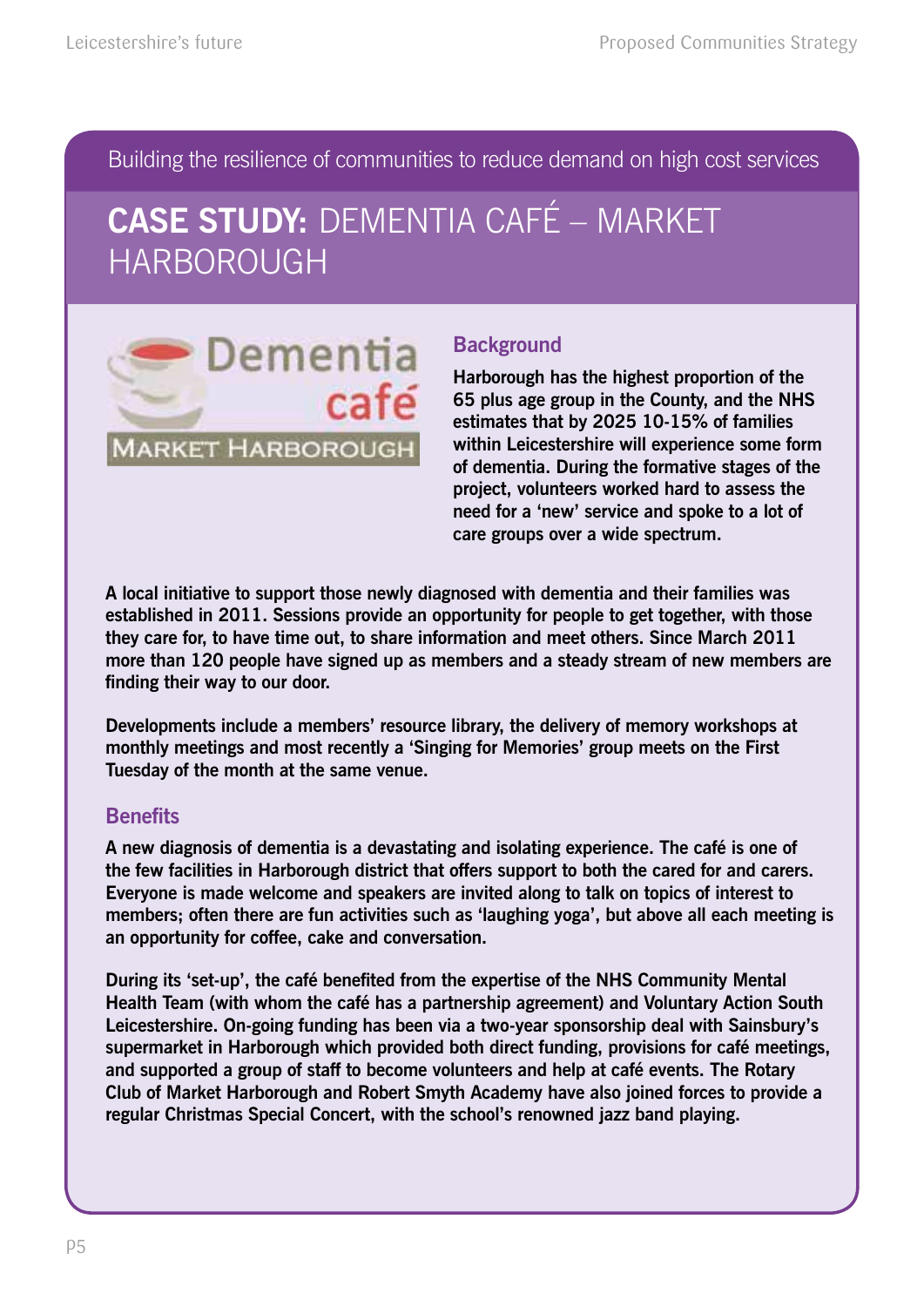## 2. Overview

- **2.1** This strategy sets out the county council's thinking about how we work with Leicestershire communities (both communities of place/geography and communities of interest) in a new public service environment. There is less money, increasing demand for services and major changes to both public services and the welfare system are underway.
- **2.2** The council has a track record of empowering communities by helping them to 'help themselves', including by supporting communities to identify local needs and develop their own solutions. There are a number of existing examples of community involvement in service delivery, including snow, flood and heritage wardens, and of volunteering in support of council services, for example composting champions and youth offending service volunteers.
- **2.3** Transformational change is required within the council to balance the books yet ensure that we are still able to protect the most vulnerable individuals and communities. It is essential that the council works with partners in the public, private and voluntary and community sectors to reduce demand for services and that we continue to encourage and empower communities to work alongside us to deliver key services to Leicestershire citizens. The council's approach is captured in a new vision for the council: "**Leading Leicestershire by working with our communities and partners for the benefit of everyone**".
- **2.4** The vision is underpinned by six strategic imperatives, two of which are of particular relevance to this strategy:
	- Support and protect the most vulnerable people and communities
	- Enable and support communities, individuals and families
- **2.5** To be successful, the council and its partners will have to focus, amongst other things, on prevention and early intervention in order to stop problems arising (wherever possible) which, in turn, will keep costs down. This means that we need to move away from a generic, 'one size fits all' approach to something that is more targeted and responsive to community needs.
- **2.6** The council has therefore identified three priorities for working in partnership with communities:
	- Priority 1: Building the resilience and capacity of communities to support themselves and vulnerable individuals and families - thus reducing demand on public services
	- Priority 2: Supporting community groups to take over relevant services, including those currently delivered by the county council, and to work more closely alongside us to design and deliver services
	- Priority 3: Developing voluntary and community sector organisations in Leicestershire as effective providers in a mixed, diverse market which supports delivery of services and support for vulnerable people, and effective commissioning of the sector
- **2.7** These priorities (shown on page 6 at Level 3) underpin our approach to transforming public services in Leicestershire. The rest of the model is shown below and the remainder of this strategy provides more detail about our proposed approach, including case studies to illustrate the potential opportunities for communities and the voluntary sector to work alongside us to deliver real change across Leicestershire.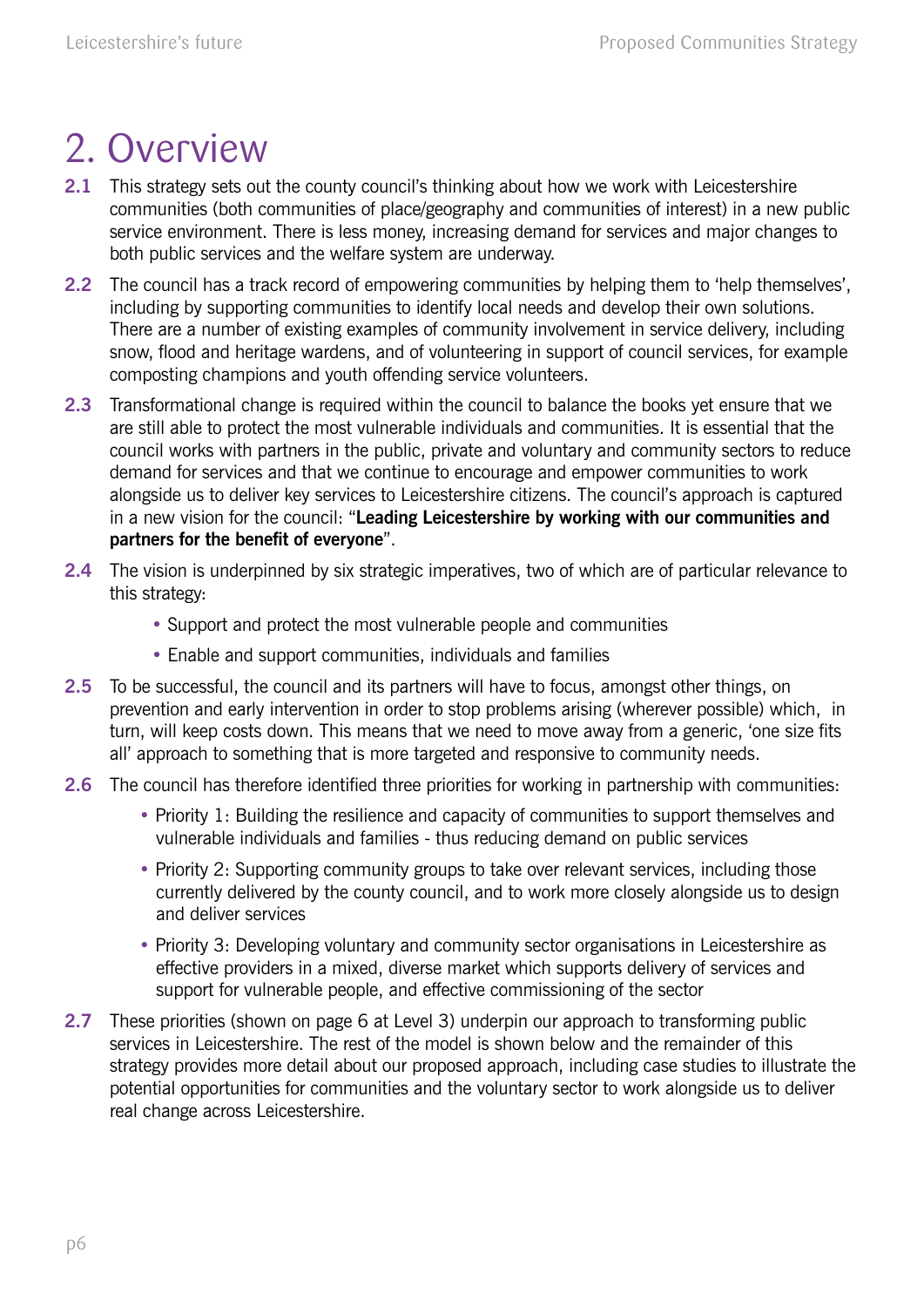**Level 4**

## **Leicestershire Communities Model**

## Interface between services and communities/individuals (Includes Local Area Co-ordination, First Contact and other prevention approaches)

**Priority 1.** Building the capacity of communities (including to use local assets and networks) to enable them to support themselves and vulnerable individuals and families

#### **Level 3 Priority 2.** Supporting communities to take oer relevant services, including those currently delivered by the council, and to work alongside us to design and deliver services

**Priority 3.** Developing voluntary and community sector organisations as effective providers in a diverse Leicestershire market and effective commissioning of the sector

| 3. Effective, clear and regular<br>communication<br>5. Network of community<br>2. Active engagement with<br>1. Understand community<br>Access to suport, advice<br><b>Active and Empowered</b><br>volunteers<br>community hubs<br>champions<br>needs and priorities<br><u>and training</u><br>decision makers<br><b>Physical and virtual</b><br><b>Formal and</b><br>local councils<br>Level <sub>2</sub><br><b>Informal</b> |
|------------------------------------------------------------------------------------------------------------------------------------------------------------------------------------------------------------------------------------------------------------------------------------------------------------------------------------------------------------------------------------------------------------------------------|
|------------------------------------------------------------------------------------------------------------------------------------------------------------------------------------------------------------------------------------------------------------------------------------------------------------------------------------------------------------------------------------------------------------------------------|

**Level 1**

Individuals take responsibility and help themselves and others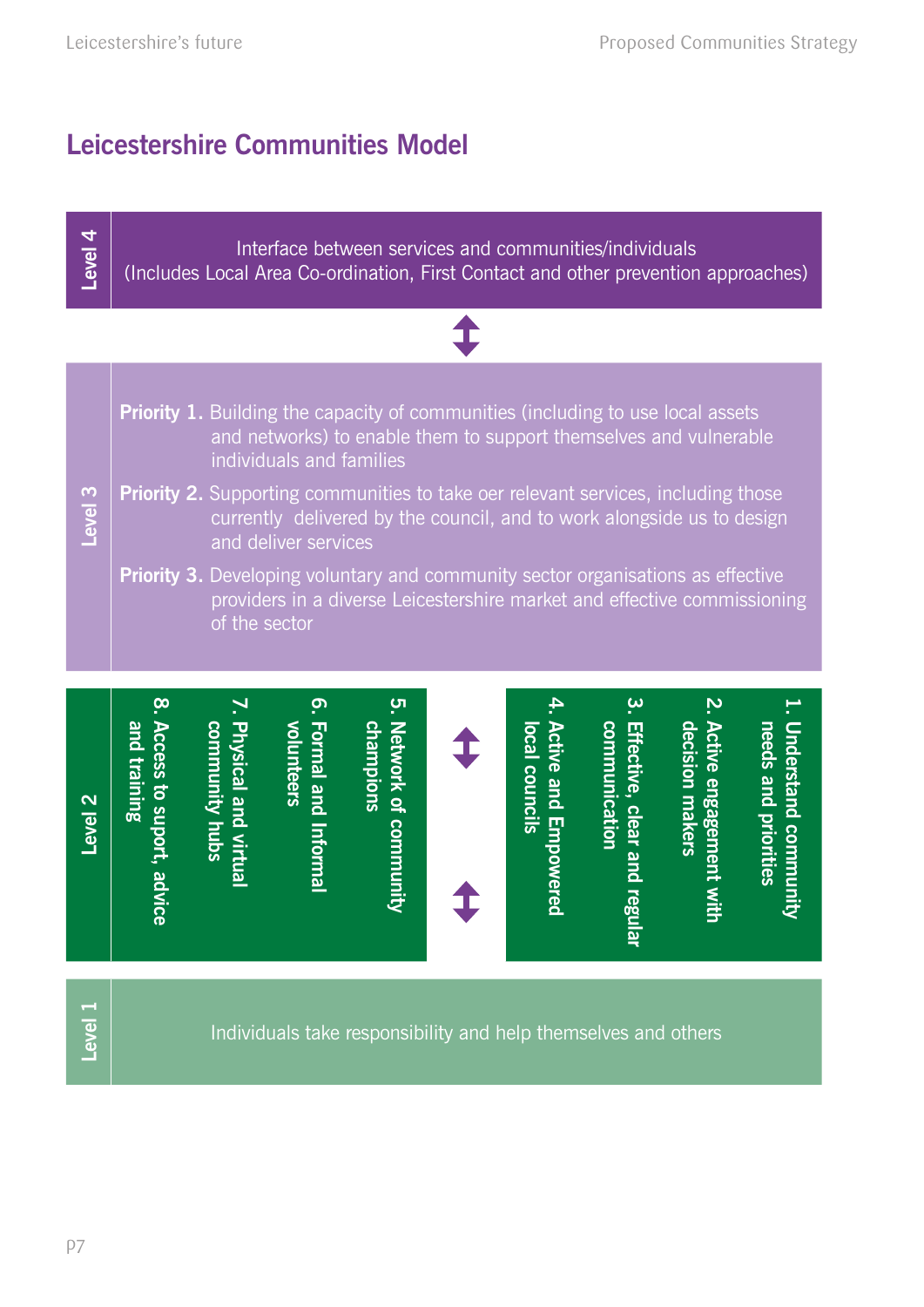# 3. The case for change

## Less money

**3.1** Leicestershire County Council has to save at least £110m (or a third of its current budget) by 2018. The unprecedented scale of the cuts requires us to transform completely the way in which we deliver services, including by delivering some services in partnership with communities and changing the way in which we commission services.

## Rising demand

- **3.2** This challenge is compounded by rising demand and an ageing population. We are getting older, living longer and working proportionally less over the course of our lives. The amount of time that people are reliant on high-cost public services is increasing and costs are escalating accordingly. The flipside of this is that there is potentially more people resource e.g. to engage in volunteering and take on community projects.
- **3.3** This longevity presents a significant challenge to public services, not least where the roles of different public agencies overlap, for example when people are moving between their homes, care settings and hospitals. The big pressure on the NHS is on acute services in hospitals which, if tackled effectively, will place more emphasis on primary care in home settings (where significant local authority cuts are projected). This means that local authorities and health partners must realign and integrate resources, working together to keep people out of high-cost hospital beds and in their homes for longer, and there is clearly a key preventative role for communities and the voluntary sector.

## Radical reform

**3.4** The Welfare State is shrinking and both schools and GP surgeries are being individually empowered. Communities, charities and businesses are being invited to manage public services previously only supplied by the public sector, and there is an increasing role for social enterprises and other social businesses and for the use of new tools, including asset transfers. Inevitably, the role of local government and the wider public sector is changing.

## Demand management

- **3.5** As well as ensuring that we run services more efficiently and pay less for them, we need to reduce demand – something that the public sector has struggled to do. Since its creation in the 1940s, the NHS has undoubtedly improved the nation's health - we live longer and fewer conditions prove fatal - however, becoming healthier has, in fact, increased demand on health services.
- **3.6** The majority of public money is spent on targeted services for vulnerable people, it is the area of biggest growth in demand and therefore where demand management is likely to yield most benefits. The council spends a large proportion of its budget on meeting the needs of the ageing population, people with physical and learning disabilities and looked after children. We therefore believe that there is a new role for communities to help to support these vulnerable individuals, reducing or delaying their need for services.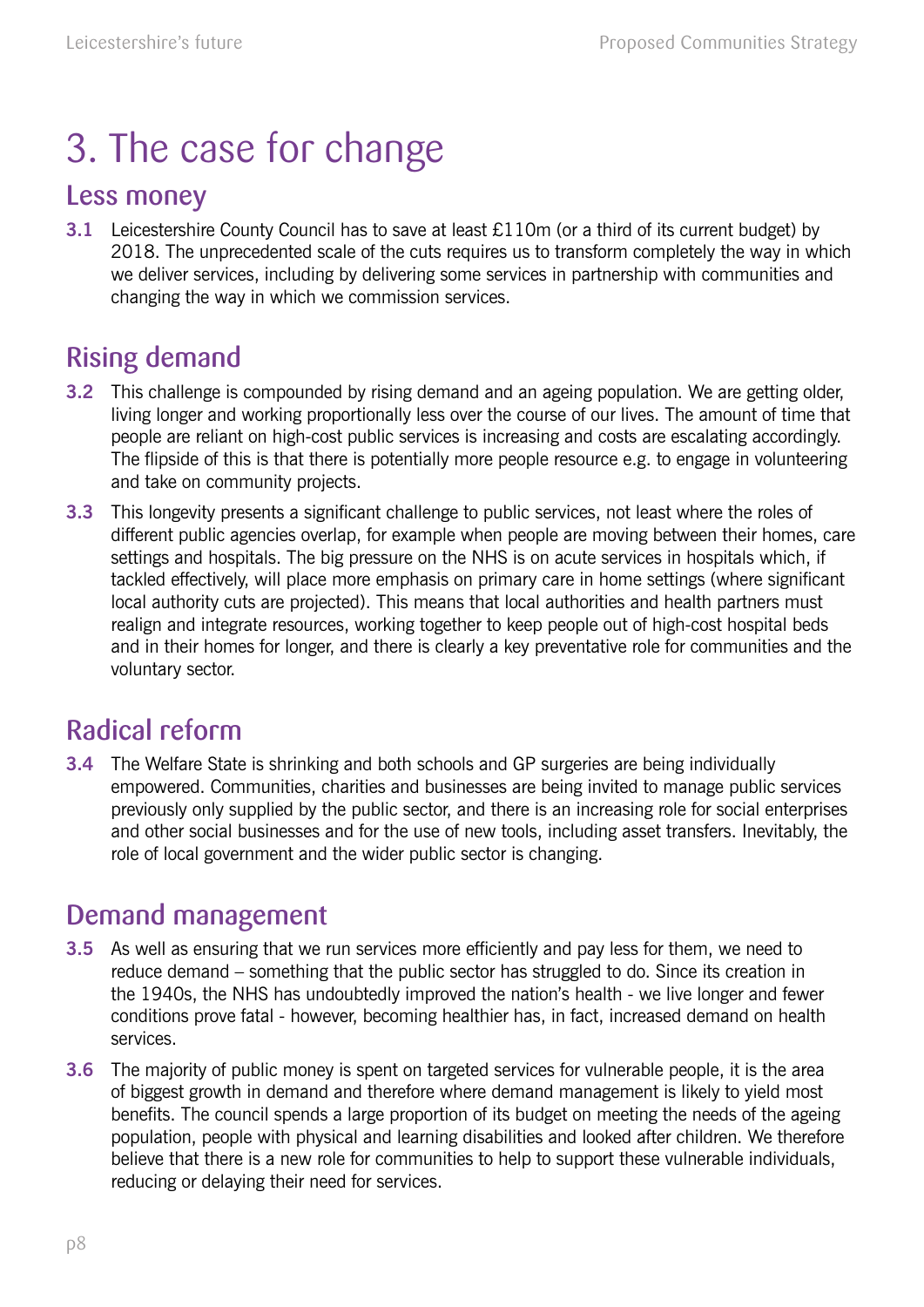## Changing services

**3.7** Service provision is increasingly driven by service users. Personal budgets are used by adults and the families of children with disabilities to purchase social care services that are more orientated to their needs. People want to be cared for at home for as long as possible and to access services within their local community rather than a central location.

## Rethinking public services

- **3.8** The combined effect of these changes will be fewer public services available to fewer people. As we focus our remaining resources on vulnerable people, less resource will be available to support universal or generic services for all citizens in all places.
- **3.9** We therefore need to rethink public services what we do, who does it and how it is done. This includes recalibrating what people and their public services can realistically expect of each other - if local government is doing less, communities will inevitably feel the impact, but at the same time there is an opportunity for them to help themselves and to be supported by the county council in doing so. This strategy sets out how Leicestershire County Council intends to work with communities in these challenging, but also potentially rewarding, circumstances.
- **3.10** Communities also have a key role to play in supporting the effective commissioning of services by the council and other agencies. They are ideally placed to help identify key local stakeholders, understand the needs and aspirations of local people, map assets, establish priorities and to generate and assess options to tackle priorities. At a later point they can play a role in delivering services, or supporting their delivery, and help to evaluate progress so that services are fully tested from a local perspective.
- **3.11** So, in summary, why develop a Communities Strategy?
- **We can't deliver change solely on an organisational basis** as demonstrated by the social care and health example on page 8, we (public sector, voluntary sector and communities) have to work, plan and commission services together wherever possible.
- The change can't be solely service user based we need to get to people before they become vulnerable and dependent service users. Communities can help us to identify the individuals and families at risk of vulnerability and the specific issues that they face.
- **We need to build the capacity and resilience of individuals, communities and the local voluntary sector** to reduce the number of people who need to access health and care services, thus reducing the footfall through high cost services.
- **Services will inevitably need to be more targeted** we need to move away from providing generic support (communities may be able to step in here) and target our resources to the people and places that most need them (i.e. where they will have maximum impact) whilst, at the same time, doing all that we can to support others to 'help themselves'.
- **Our ambition is to deliver the 'best possible services within the budgets available' by working the 'Leicestershire pound'** – we need to maximise both the sources of funding available to, and the resources (e.g. volunteer time) available within, communities. This includes recognising the vital role of County Councillors as 'community champions' and the potential role of council staff within their own communities.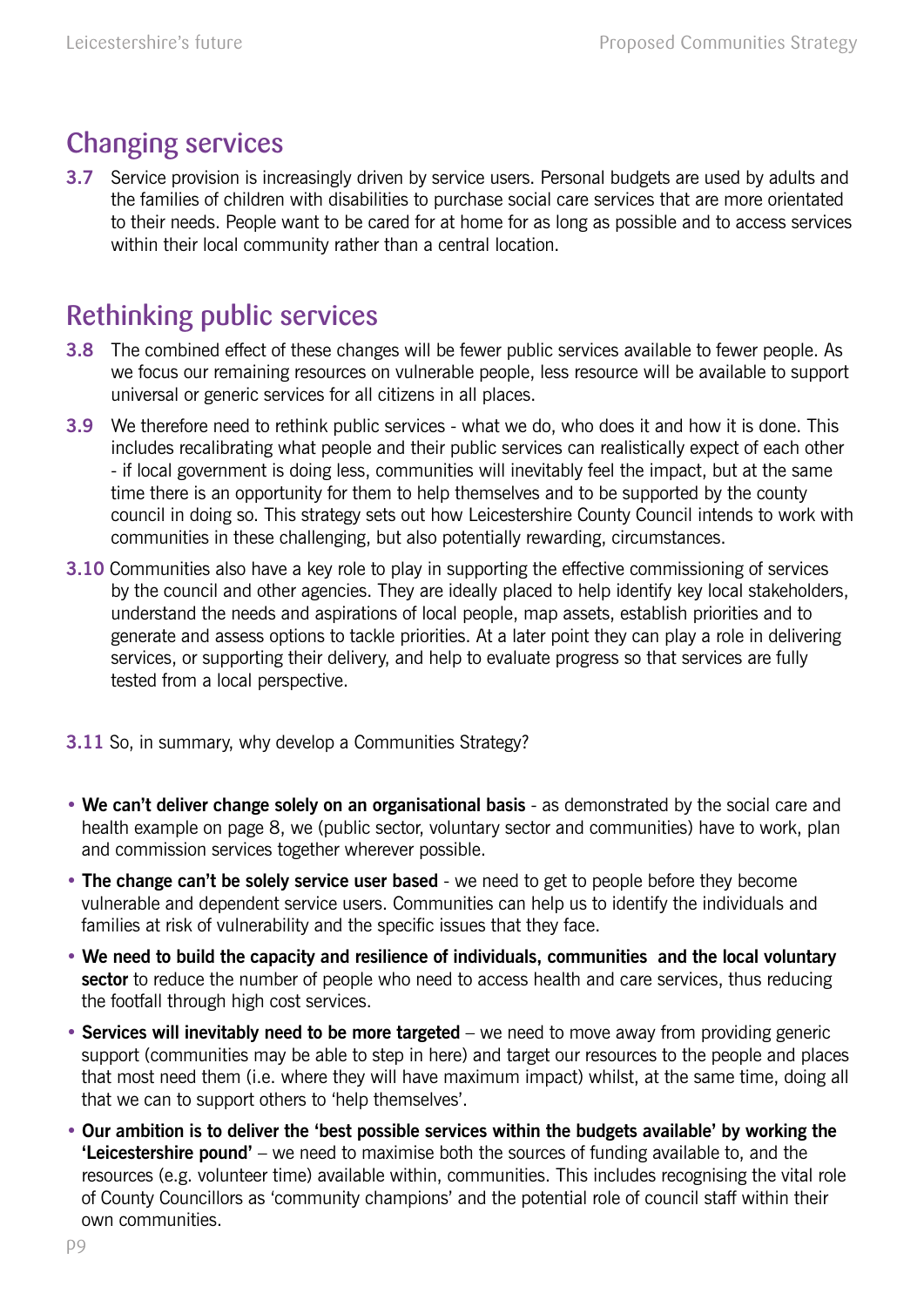Building the resilience of communities to reduce demand on high cost services

## **CASE STUDY:** THE GOOD NEIGHBOUR SCHEME: LONG CLAWSON

**Partly funded by a £3,847 grant from the county council, the Good Neighbour Scheme offers practical help to residents of Long Clawson in the following ways (information taken from their website):**

- **Companionship for folks who would like a chat and a cup of tea or maybe a game of Scrabble.**
- Support while recuperating from illness with things like gardening; taking the **children to school; light housework or caring for pets; transport to hospital appointments, doctors, opticians, hairdressers, dentists or shopping.**
- Household tasks such as changing light bulbs; replacing batteries or moving **small items of furniture.**
- Help with writing letters or filling in non-legal forms; reading to people with a **visual impairment; learning to use email and the Internet.**

**A co-ordinator is available to call between 8am and 8pm every day. This co-ordinator will then arrange for one of the registered and DBS checked volunteers to provide the support requested.** 

**The scheme is available to everyone in the village and is a good example of how support at an earlier stage could help prevent users requiring high cost services in the future (for example, by helping to avoid a fall in the home which could result in a hospital stay). It is also a service which helps reduce demand on public services which, arguably, could not be delivered by a public service because people often only seek help from formal services at the stage when a high cost service is required.**

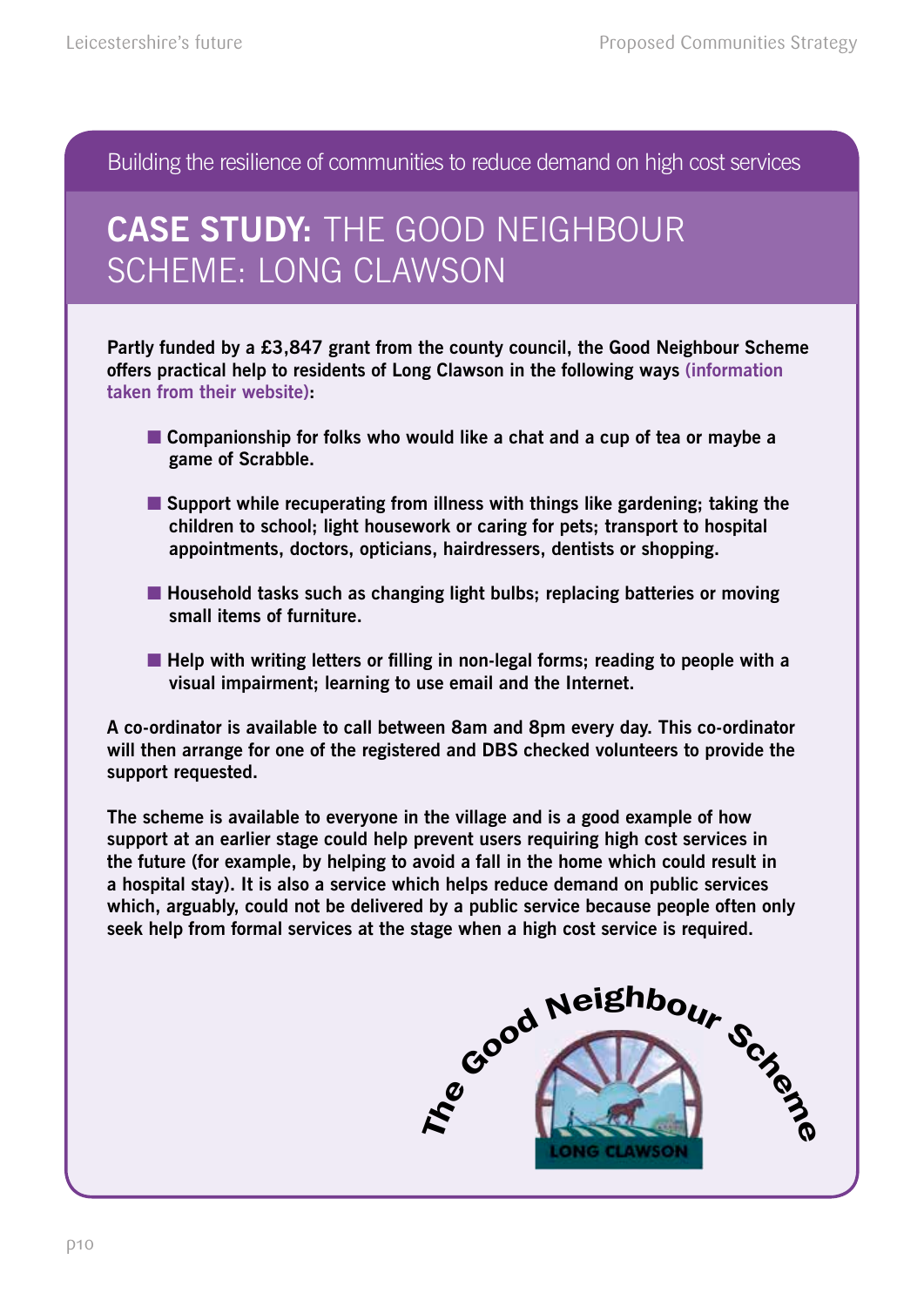## 4. The background

- **4.1** We are not starting with a blank piece of paper. There are encouraging signs that individuals, communities and the organisations working with them (including town and parish councils) are increasingly aware of, and willing to be a part of a response to, the need to make changes to public services.
- **4.2** Two recent consultations have helped to shape the approach outlined in this Strategy:
	- The county council undertook a county wide consultation on how we should reorganise our budgets, which received over 7,200 responses from residents, stakeholders and staff
	- The county council also undertook a survey of over 140 people and organisations to ascertain their understanding of the 'Big Society' and expectations of the role of communities and individuals in the future.
- **4.3** A message from the latter consultation neatly summarises the current situation:

*"There has to be honest discussions about the reality of potential cuts to services, and communities need to think about what they could do to protect those services that are vital to their local area – to think about what they would be prepared to lose in favour of those that they would not want to lose."* 

- **4.4** There are three specific dimensions to our work around communities. The first is a longer term **'demand management' role** - building capacity and resilience in local communities to encourage them to find solutions that improve outcomes for vulnerable individuals and families, which reflects the imperative to move people out of high cost services.
- **4.5** A shorter term priority is around the role of **communities in taking over some services currently delivered by the public sector, or working alongside the public sector to deliver services** e.g. a community could 'top up' a service earmarked for a reduction in hours. This involves working with communities to identify opportunities and enabling them to develop viable alternative or additional services.
- **4.6** Linked to this is our third priority which focusses on how the council works with t**he voluntary sector**, including our role in developing organisations in the sector as effective providers in a mixed, diverse market that also includes individuals, communities, social businesses and the private sector.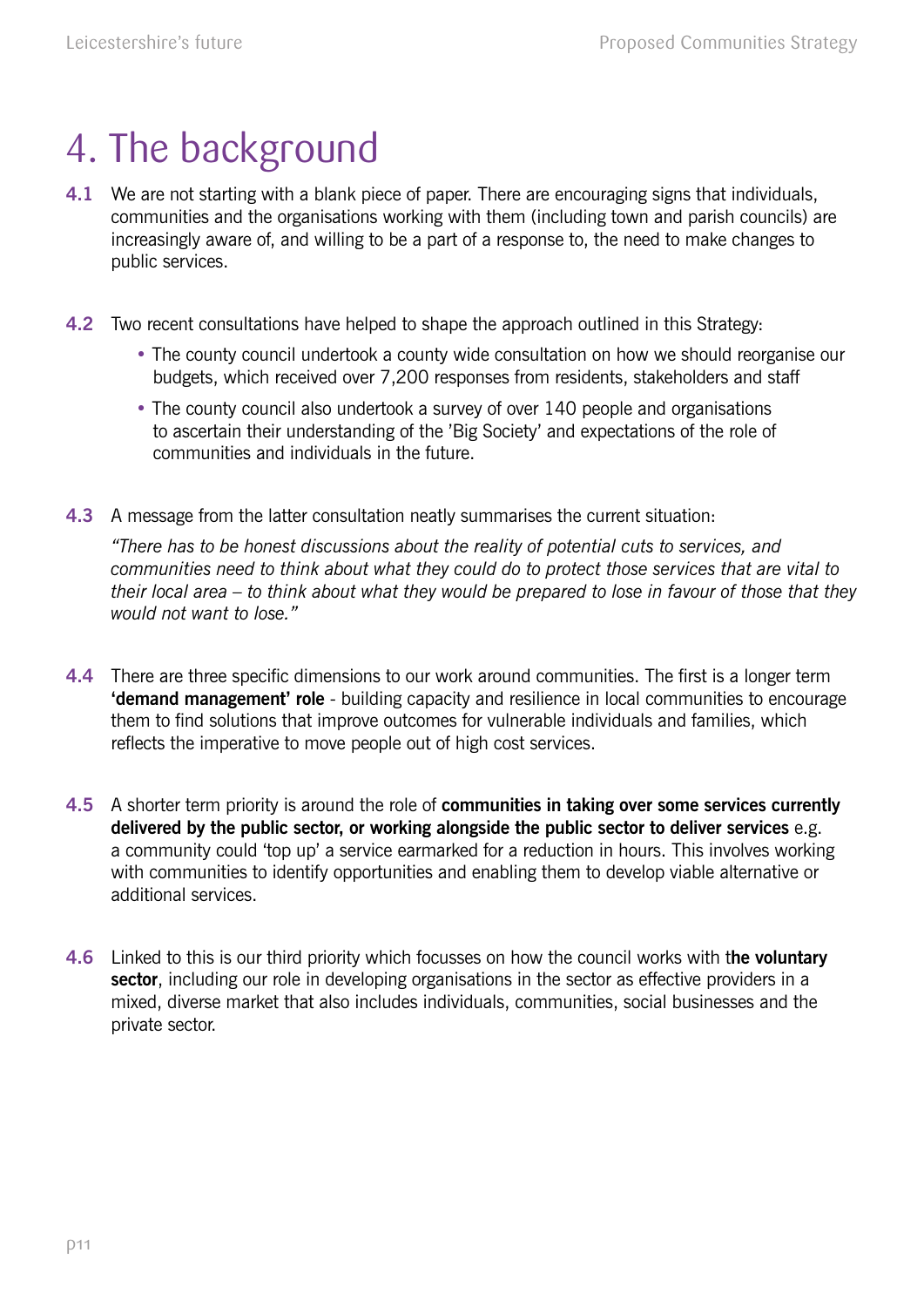Communities taking on services currently delivered by the county council

## **CASE STUDY:** A COMMUNITY RUN LIBRARY: CHALFONT ST GILES, BUCKINGHAMSHIRE



**"We are a 100% volunteer organisation - all unpaid… individuals with skills such as management, financial, marketing and fundraising skills are all useful. The organisation also needs access to the necessary expertise to handle the relevant legal issues including data protection and safeguarding.** 

**We have around 50 volunteers from all walks of life, mostly retired people but not exclusively so. We operate with two volunteers on duty in the library at any one time and typically each volunteer serves in the library for half a day once a fortnight. The county council provided initial library system training and we continue to hold update training sessions as required.**

#### **What the public gets**

**Residents use the community library in the same way as any county library.** 

- Access into a wider library network, so our users have online reservation access to over **6 million books.**
- We have increased the library's opening hours from 20 hours to 34.5 hours per week.
- We have increased the book stock by 60%.
- The library's lending has increased every year from 2007-12.

#### **Conclusions**

**Our experience indicates that there are opportunities to give small libraries a new lease of life whilst saving money.** 

**The model that we have followed in Chalfont St Giles is not universally applicable. Our library is small with light to moderate use. Buckinghamshire is a relatively prosperous county with a sufficient pool of people with the time and skills to operate the local library. Trying to follow the same model in a busy town library in a deprived area would, I think, be less likely to succeed.** 

**Nevertheless the overriding requirement for a successful volunteer-run small library is, in my view, a strong local community with a desire to keep the local library open. It can be done!"** 

**Tony Hoare, Chairman of Chalfont St Giles Community Library**

**(A full version of this case study is available online)**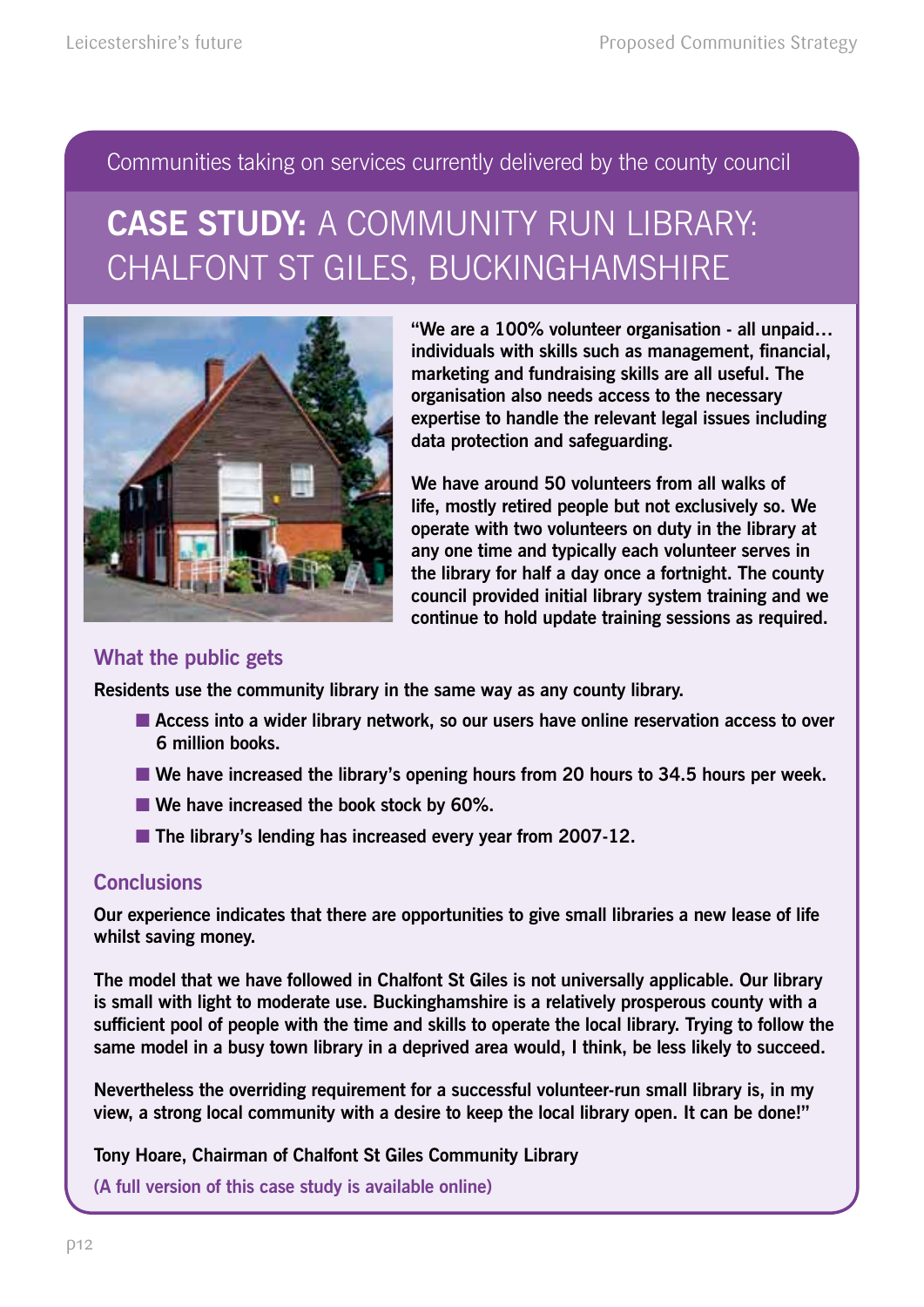# 5. The communities model

- **5.1** In order to support the effective transformation of council services, each section/department of the council will need to consider, in conjunction with the voluntary sector and representatives of communities, the opportunity to do things differently and better. For every proposed transformational change (i.e. a proposed change to, reduction in, or removal of service) there should therefore be evidence that full consideration has been given to the potential role of communities in helping to manage demand for a particular service through an early intervention approach and/or designing and delivering this service in the future.
- **5.2** Additional short-term investment of resources by the county council will be required in communities and the groups that represent them (including parish and town councils), on an 'invest to save' basis, to build their ambition, knowledge and capacity. The Council will also need to provide, or enable access through our partners in the voluntary and community sector, accessible advice and practical support (for example in recruiting and retaining volunteers) to enable communities to take on a new or extended role.
- **5.3** Early and honest conversations with communities about the relative priorities of different services that are subject to change, and about the opportunities and risks involved in delivering services and doing things differently, will be essential.
- **5.4** The diagram on page 13 sets out the four dimensions to our proposed approach to working with communities. These are described on the following page (bottom up):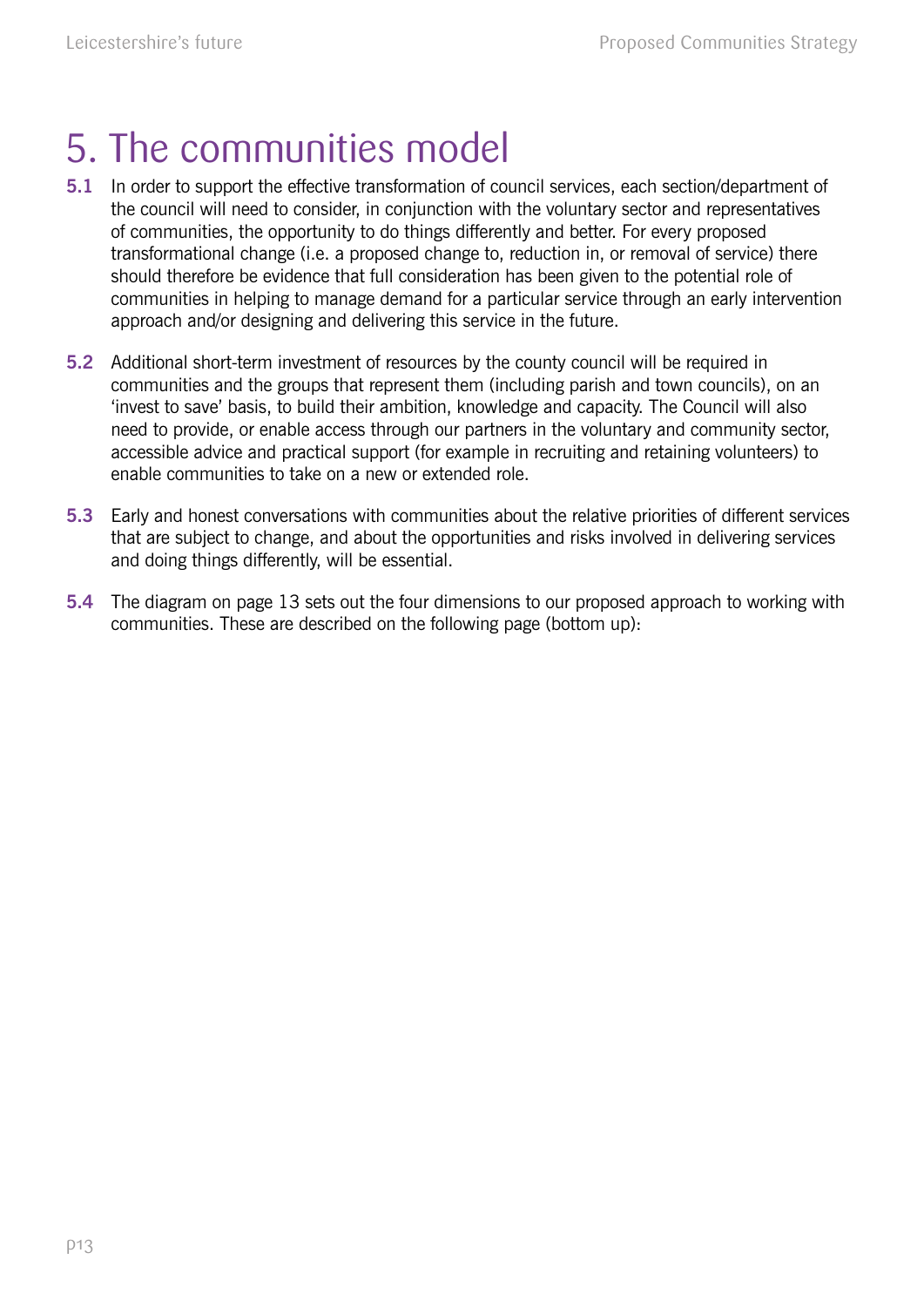### **Leicestershire Communities Model**

| Level 4            | Interface between services and communities/individuals<br>(Includes Local Area Co-ordination, First Contact and other prevention approaches)                                                                                                                                                                                                                                          |                                              |                                        |                                                                |  |                             |                                                   |                                                 |                          |
|--------------------|---------------------------------------------------------------------------------------------------------------------------------------------------------------------------------------------------------------------------------------------------------------------------------------------------------------------------------------------------------------------------------------|----------------------------------------------|----------------------------------------|----------------------------------------------------------------|--|-----------------------------|---------------------------------------------------|-------------------------------------------------|--------------------------|
|                    |                                                                                                                                                                                                                                                                                                                                                                                       |                                              |                                        |                                                                |  |                             |                                                   |                                                 |                          |
|                    | <b>Priority 1.</b> Building the capacity of communities (including to use local assets<br>and networks) to enable them to support themselves and vulnerable<br>individuals and families<br><b>Priority 2.</b> Supporting communities to take oer relevant services, including those<br>currently delivered by the council, and to work alongside us to design<br>and deliver services |                                              |                                        |                                                                |  |                             |                                                   |                                                 |                          |
| Level <sub>3</sub> |                                                                                                                                                                                                                                                                                                                                                                                       |                                              |                                        |                                                                |  |                             |                                                   |                                                 |                          |
|                    | Priority 3. Developing voluntary and community sector organisations as effective<br>providers in a diverse Leicestershire market and effective commissioning<br>of the sector                                                                                                                                                                                                         |                                              |                                        |                                                                |  |                             |                                                   |                                                 |                          |
|                    | $\infty$<br>and training                                                                                                                                                                                                                                                                                                                                                              | <b>Physical and virtua</b><br>community hubs | <u>ှ</u><br>volunteers<br>Formal and 1 | <u>ဟ</u><br><u>champions</u>                                   |  | local councils              | $\mathbf{\hat{e}}$<br>communication<br>Effective, | <u>ب</u><br>decision makers<br>Active engagemen | needs and priorities     |
| Level <sub>2</sub> | Access to suport, advic<br>$\overline{\mathbf{o}}$                                                                                                                                                                                                                                                                                                                                    |                                              | <b>Intormal</b>                        | Network of community                                           |  | <b>Active and Empowered</b> | clear and<br>regi<br><u>inar</u>                  |                                                 | <b>Understand commun</b> |
| Level 1            |                                                                                                                                                                                                                                                                                                                                                                                       |                                              |                                        | Individuals take responsibility and help themselves and others |  |                             |                                                   |                                                 |                          |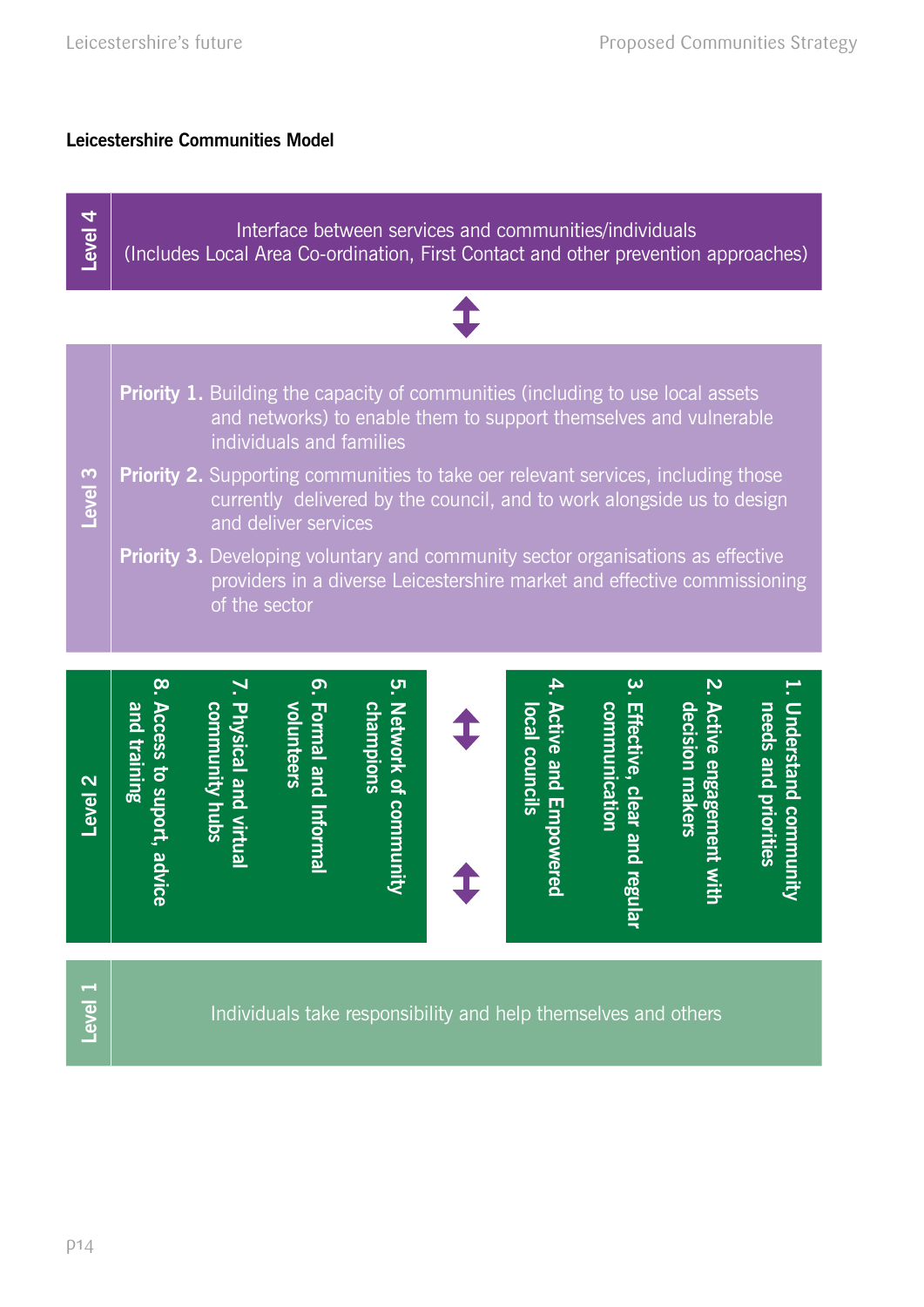## Level 1: Individuals and communities help themselves and others

The bottom, foundation level of the diagram highlights the need for all of this activity to be underpinned by work to encourage individuals to make better choices, including how to live healthier lives and how and where to live. We also want to encourage people to take responsibility for themselves and others, including by supporting physical and emotional wellbeing, to reduce the risk of escalation into services.

## Level 2: The 'building blocks'

The third level shows the 'building blocks' of the Communities Strategy. Each of these is described in more detail in chapter six, including proposed 'enabling actions'.

## Level 3: Our three priorities

The second level in the diagram reflects our three priorities:

### **Priority one: Communities support vulnerable individuals and families**

#### **Role of Communities:**

Communities understand what might make individuals and families in their community vulnerable at different points in their lives. There is a variety of informal support from friends, family and communities for vulnerable individuals and families, and a range of community activities and events support physical and mental health and well-being and enhance community cohesion.

#### **Role of THE COUNCIL:**

There is a common, shared understanding of vulnerability and the factors that might make individuals/families vulnerable at different life stages. Public sector partners understand and refer into the various mechanisms that are in place to alleviate this vulnerability including First Contact, Local Area Co-ordination, Leicestershire Welfare Provision, Dementia Friends, Keep Safe Places etc.

#### **Key Actions:**

- A shared understanding of vulnerability and the needs of vulnerable people in Leicestershire
- A vulnerability toolkit and training package
- A communication campaign to highlight what communities and individuals can do to support the vulnerable and help reduce future vulnerability
- A holistic package of prevention-based support for vulnerable people, including Local Area Co-ordination, Leicestershire Welfare Provision, First Contact, Dementia Friendly Communities and Keep Safe Places
- 'Proof of concept' of Local Area Co-ordination at eight learning sites from September 2014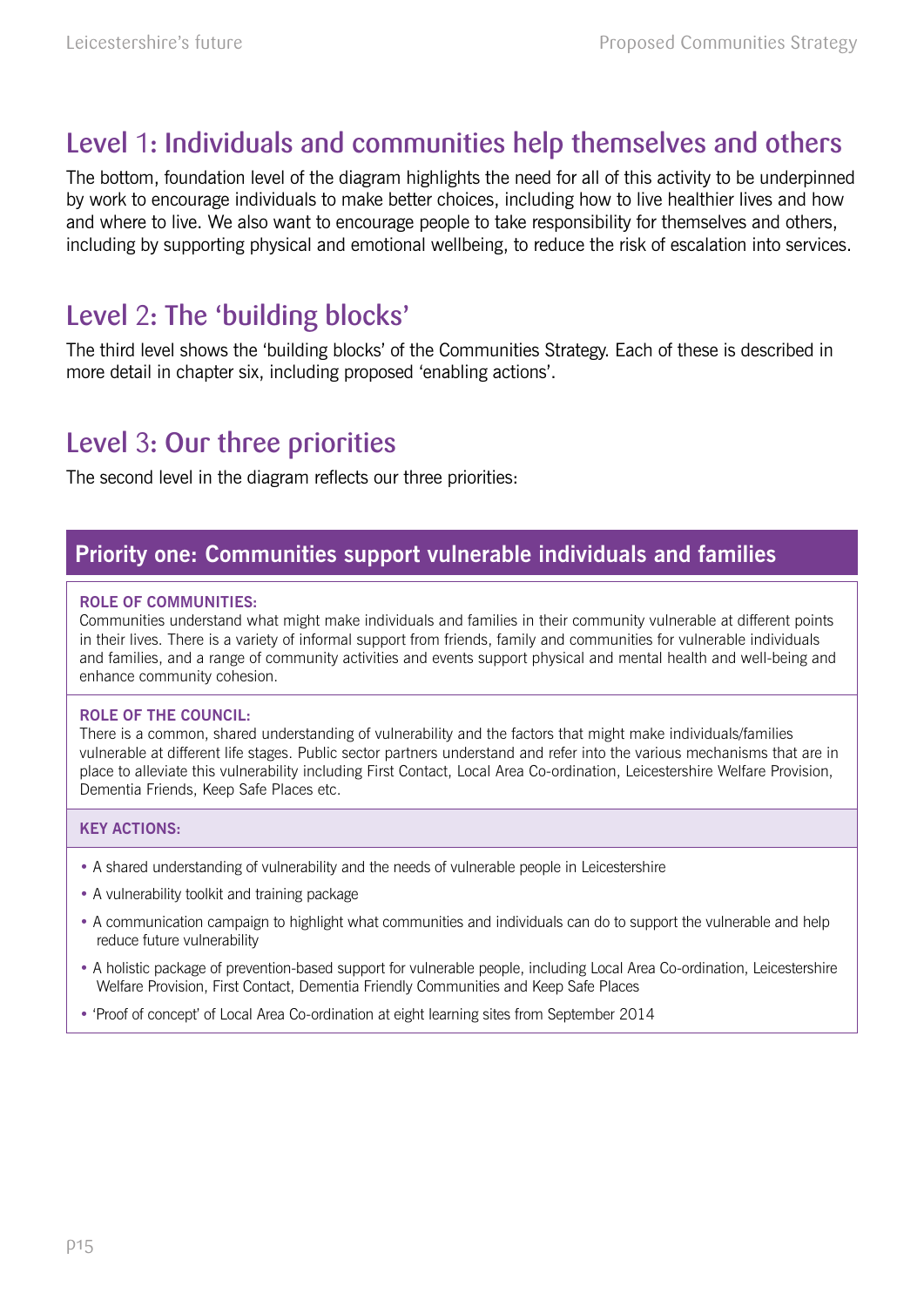## **Priority two: Communities design and deliver services**

#### **Role of Communities:**

Community groups, town and parish councils and the voluntary sector participate in the design and delivery of key services, specifically those devolved from, or delivered in partnership with, the county council. Communities have a clear understanding of their role and level of accountability and receive an appropriate level of advice, support and funding.

#### **Role of THE COUNCIL:**

Councillors and staff understand alternative and innovative service delivery models and there is an ambition to design and deliver relevant services in partnership with communities. There is agreement about the specific activities that communities and the voluntary sector are best placed to deliver. A range of tools are in place to facilitate service devolution from the council.

#### **Key Actions:**

- Commitment across the council to consider alternative service delivery models and opportunities for the involvement of communities and the voluntary sector within all transformation and service redesign activity
- A consistent, but tailored, approach to engaging communities, town and parish councils and voluntary sector organisations in service change planning
- A package of 'service devolution' support (including models, a toolkit, examples of good practice and named contacts)
- Equality and human rights 'proofing' of all key proposed service changes
- An agreed approach to 'right to challenge'
- An agreed corporate approach to supporting social business models, including staff 'spin outs' from the council to deliver services previously delivered 'in house'

## **Priority three: Effective commissioning of the voluntary sector**

#### **Role of Communities:**

Voluntary sector organisations (local, county-wide and national) are effective providers of services devolved from, or identified as priorities by, the council. The voluntary and community sector operates as part of a vibrant and diverse Leicestershire market that also includes individuals, communities, social businesses and the private sector. The voluntary and community sector understands and has an opportunity to influence and shape council commissioning priorities.

#### **Role of THE COUNCIL:**

The council staff commission effectively from the voluntary sector and community groups, based on a shared, populationbased view of needs and clearly defined outcomes.

#### **Key Actions:**

- The Effective Commissioning programme recognises the role of the voluntary and community sector, alongside providers from other sectors
- Commissioning from the voluntary sector prioritises the council's transformation priorities, including around early intervention/prevention and service devolution
- Council commissioning realises added social, economic and environmental value
- Effective management of all contracts with voluntary and community sector organisations
- Work with the county infrastructure organisation (CIO) to develop (and potentially reposition) the voluntary and community sector in Leicestershire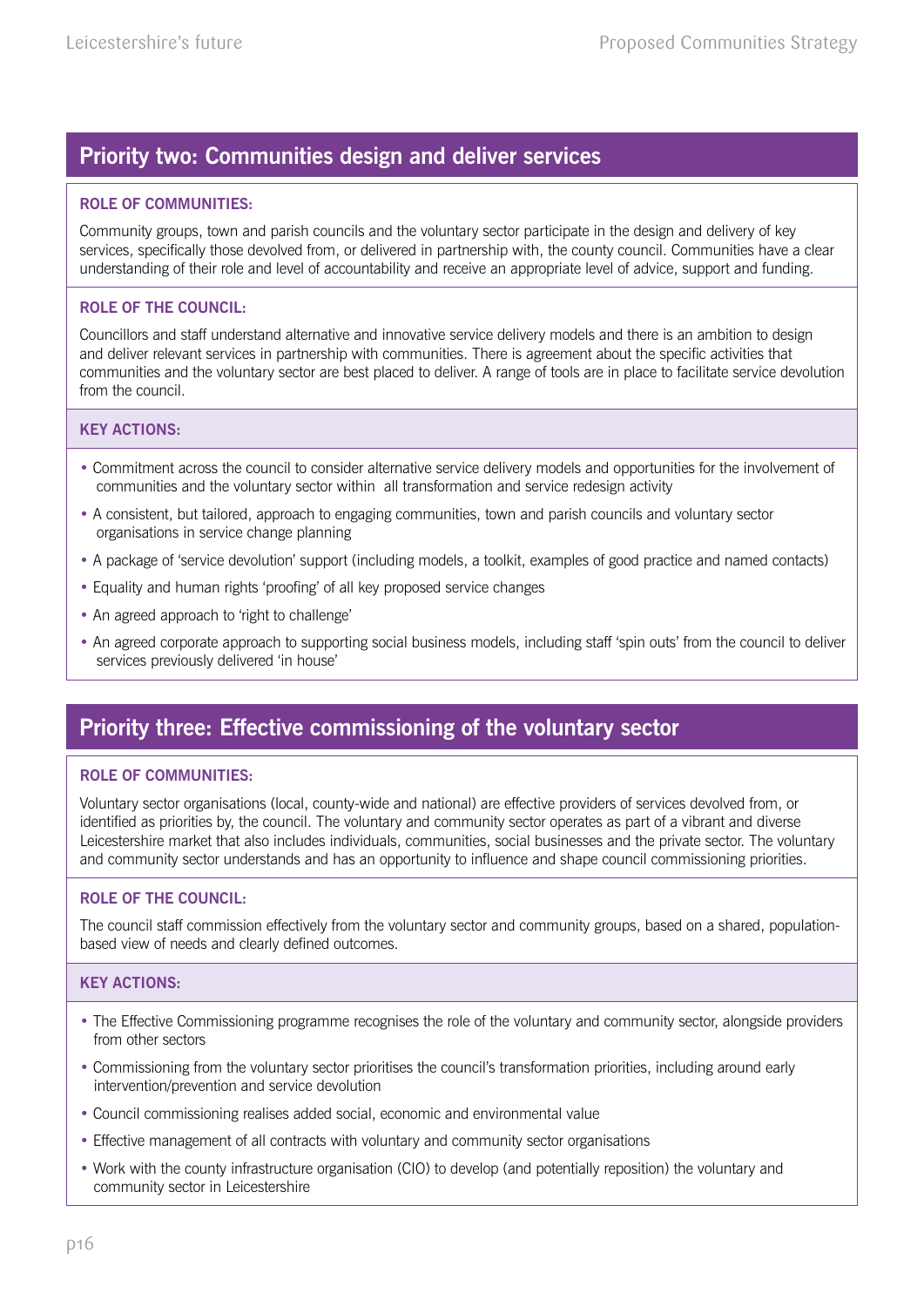## Level 4: The interface between services and communities/ individuals

The interface between services and communities/individuals will become increasingly important. There are a number of different enablers that make up this interface, one of which is Local Area Coordination (LAC).

A 'proof of concept' of LAC will begin in eight learning sites across the two Clinical Commissioning Group (CCG)\* areas from summer 2014.

Local Area Coordinators (LACs) are based within the community, have close links to the local GP practice(s), and work with between 50-65 individuals and their families at any time. They provide a vital interface between vulnerable individuals/families, services and communities and will underpin more intensive support such as the Supporting Leicestershire Families (SLF) programme. They are a single, accessible point of contact, identifying and supporting vulnerable individuals and families, particularly those with disabilities, frail older people and those with mental health issues, before they hit crisis. Their role is to help prevent individuals and families from needing to access services, and to provide a 'safe landing' when people are moving out of services, including the SLF programme safeguarding vulnerable adults, children and young people will be a key consideration . As such, they are an important part of the new Leicestershire unified prevention offer (set out in our Better Care Plan\*\*).

<sup>\*</sup> CCGs are groups of GPs that work together with patients, healthcare professionals and local authorities/communities to plan and design local health services in England. They buy healthcare services incuding community health services, rehabilitative care and planned hospital care.

<sup>\*\*</sup> The Better Care Fund is a single budget to support health and social care services to work more closely together in local areas.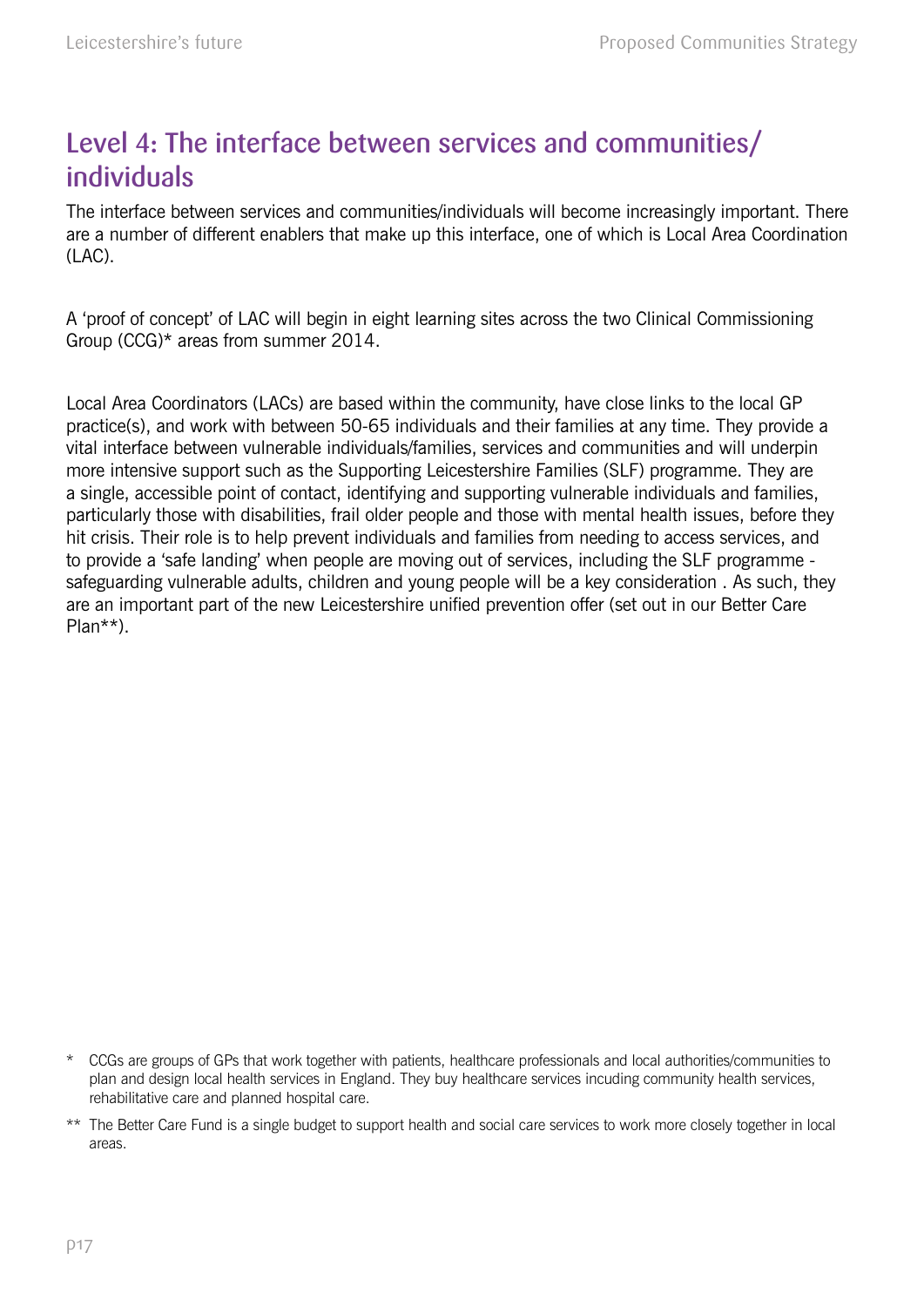Communities taking on services currently delivered by the county council

## **CASE STUDY:** THE ANSTEY AND THURCASTON FOOTPATH



**The need for a footpath was first raised by local Anstey mum Emma Bown who regularly walked her children to playgroup in Thurcaston. Before the footpath, the shortest pedestrian route between Thurcaston and Anstey was two miles over fields. A potential quicker route was identified via road, but there was no room to walk alongside and it was hazardous with the speed limit being 60mph.** 

### **Background**

**Anstey Parish Council and Thurcaston & Cropston Parish Council set up a joint committee for the delivery of the project. Organisational aspects were shared between the two parish councils. Anstey Parish Council arranged storage and transport of the materials and got permission from landowners to cut-back hedgerows; their Quality Parish Council status (giving them 'the general power of competence') was helpful with undertaking legal aspects of the project. Thurcaston & Cropston Parish Council provided many of the volunteers. £9,311 was secured from Leicestershire County Council, with both parish councils contributing a further £1,000 each.** 

**20 volunteers laid the footpath in September 2012, assisted by two excavator machine operators.** 

### **Benefits**

**The two villages now benefit from being accessible by pedestrians, allowing better quality of life for parents walking children between villages, dog walkers, joggers and children walking home to Thurcaston from Anstey Martin High School rather than relying on lifts from parents. In addition, there is now safe pedestrian access to the riding school and a reduction of traffic along Anstey Lane, benefiting residents.** 

## **Support provided**

**Thanks to the volunteers, the project came in on time and on budget. The Co-op kindly provided lunch for volunteers every day at a subsidised cost. E L Fencing provided their drive way for vehicles and storage of materials and tea/coffee-making facilities were also kindly provided. Park View Riding School allowed excess soil to be placed on their land.** 

**The council helped to identify land-ownership, provided service reports for BT lines and sewerage pipes, organised the road closure and looked into liability issues. A Highways Engineer was on site each day and his expertise was invaluable. The parish councils are undertaking the on-going maintenance of the path as detailed in a legal agreement with the council.**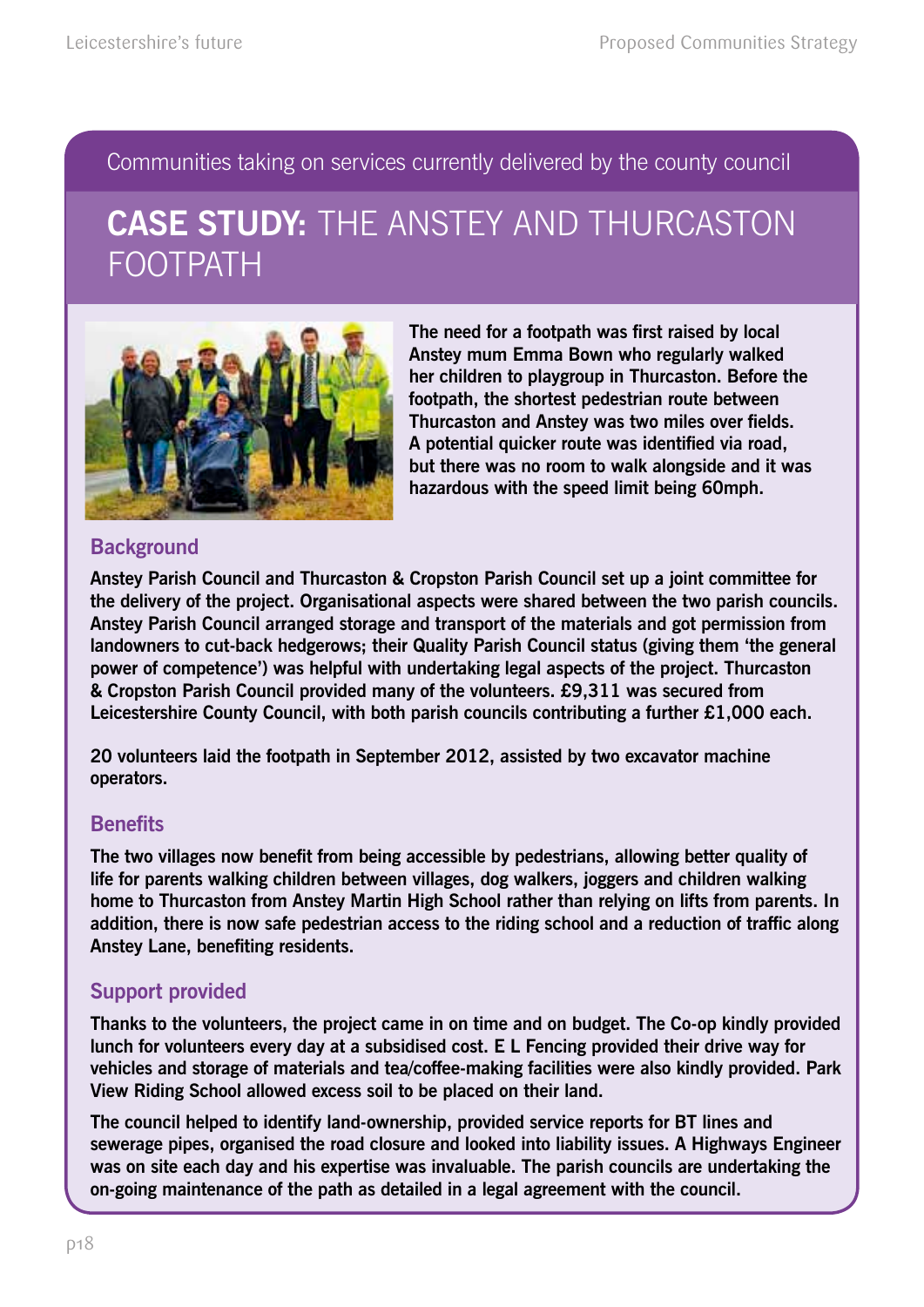# 6. Delivering the Communities Strategy

We have identified eight 'building blocks' that need to be in place for communities to be strong and resilient enough to be able to support vulnerable people and service devolution. The tables below set out the role of both communities and the county council and include examples of potential actions. As the detail of the council's 24 transformation priorities emerges, additional, service-specific actions will be added into the delivery plan, which will be informed by the consultation process and in place by October 2014:

| <b>Building block 1:</b> Understand community needs and priorities                                                                                                                                                                                                               |                                                                                                                                                                                                                                                                                                                                                                                              |                                                                                                                                                                                                                                                                                                                                                                |  |  |  |  |
|----------------------------------------------------------------------------------------------------------------------------------------------------------------------------------------------------------------------------------------------------------------------------------|----------------------------------------------------------------------------------------------------------------------------------------------------------------------------------------------------------------------------------------------------------------------------------------------------------------------------------------------------------------------------------------------|----------------------------------------------------------------------------------------------------------------------------------------------------------------------------------------------------------------------------------------------------------------------------------------------------------------------------------------------------------------|--|--|--|--|
| <b>Role of Communities</b>                                                                                                                                                                                                                                                       | <b>Role of the council</b>                                                                                                                                                                                                                                                                                                                                                                   | <b>Actions</b>                                                                                                                                                                                                                                                                                                                                                 |  |  |  |  |
| Communities of 'place'<br>(including town and parish<br>councils) and 'interest' have<br>a clear, evidence-based<br>understanding of the needs<br>and priorities of all sections<br>of their specific community,<br>particularly the most<br>vulnerable and hardest to<br>reach. | Information about community<br>needs/priorities is shared<br>effectively and enables the<br>council to make evidence-<br>based decisions that are taken<br>on a place (not department or<br>organisational) basis.<br>Community champions<br>provide a means of accessing<br>up to date 'soft' intelligence<br>about specific communities<br>to inform service design and<br>transformation. | • Provide advice and support to<br>communities about effectively<br>capturing community needs<br>• Effectively share key intelligence on<br>community needs and priorities with<br>partners and communities<br>• Use this intelligence, alongside<br>a range of other insight, to make<br>evidence-based decisions, including<br>around service transformation |  |  |  |  |

|  | <b>Building block 2:</b> Active engagement with decision makers |  |
|--|-----------------------------------------------------------------|--|
|--|-----------------------------------------------------------------|--|

| <b>Role of communities</b>                                                                                                                                                                                                                                                                                                                                                         | <b>Role of the council</b>                                                                                                                                                                                                                                                                                                                                                                                                                                   | <b>Actions</b>                                                                                                                                                                                                                                                                                                                                                                                                                                                                                                                                              |
|------------------------------------------------------------------------------------------------------------------------------------------------------------------------------------------------------------------------------------------------------------------------------------------------------------------------------------------------------------------------------------|--------------------------------------------------------------------------------------------------------------------------------------------------------------------------------------------------------------------------------------------------------------------------------------------------------------------------------------------------------------------------------------------------------------------------------------------------------------|-------------------------------------------------------------------------------------------------------------------------------------------------------------------------------------------------------------------------------------------------------------------------------------------------------------------------------------------------------------------------------------------------------------------------------------------------------------------------------------------------------------------------------------------------------------|
| Communities have regular<br>opportunities to access and<br>influence service providers and<br>decision makers before key<br>decisions are made, including<br>bespoke forums to bring<br>communities and voluntary<br>sector organisations together<br>when relevant.<br>A network of "community"<br>champions" act as a conduit<br>between service providers and<br>the community. | Engagement with communities<br>is targeted around council<br>priorities and includes decision<br>makers and community<br>champions.<br>'Public' meetings are held on<br>issues identified by the council<br>and the community as a<br>priority and, wherever possible,<br>this engagement is co-<br>ordinated across the council to<br>avoid 'engagement overload'.<br>An independently facilitated<br>Leicestershire Equalities<br>Challenge Group provides | • Embed a new engagement model<br>for the council in transformation<br>and service planning (part of<br>the Consultation, Community<br><b>Engagement and Communications</b><br>Strategy)<br>• Agree 'best practice' for engagement<br>around service devolution and<br>transformation opportunities<br>• Provide the voluntary and community<br>sector with opportunities to share<br>the 'community voice' with decision<br>makers<br>• The Leicestershire Equalities<br><b>Challenge Group provides robust</b><br>challenge of all key policy and service |
|                                                                                                                                                                                                                                                                                                                                                                                    | effective external challenge.                                                                                                                                                                                                                                                                                                                                                                                                                                | change proposals, including scrutiny<br>of Equality and Human Rights<br><b>Impact Assessments</b>                                                                                                                                                                                                                                                                                                                                                                                                                                                           |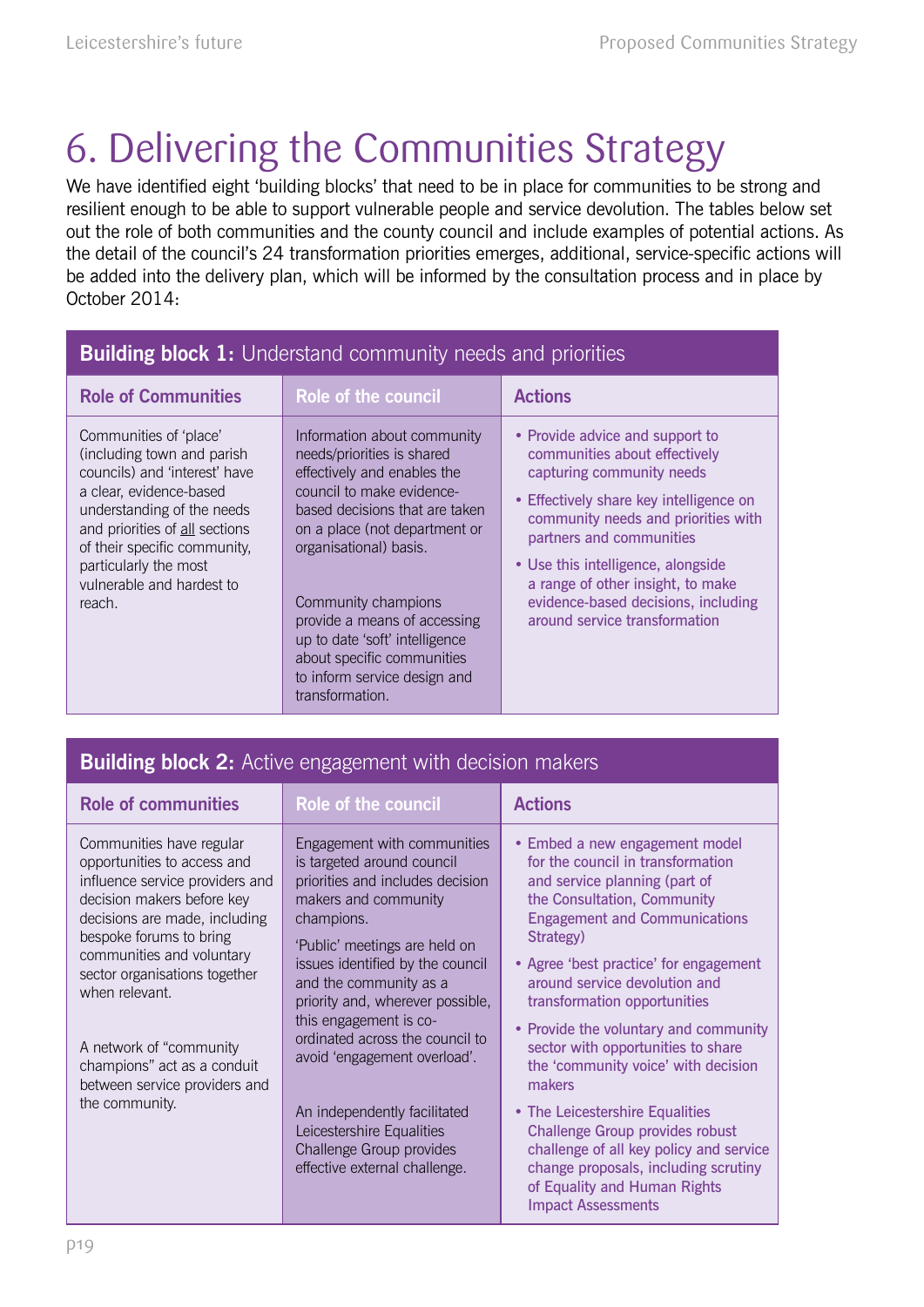| <b>Dullullig Diuck 3:</b> Lilective, clear and regular communication                                                                                                                                                                                                                                                                                                                                                                                 |                                                                                                                                                                                                                                                                                                                                                                                                                                                                                                                                    |                                                                                                                                                                                                                                                                                                                                                                         |  |  |  |  |
|------------------------------------------------------------------------------------------------------------------------------------------------------------------------------------------------------------------------------------------------------------------------------------------------------------------------------------------------------------------------------------------------------------------------------------------------------|------------------------------------------------------------------------------------------------------------------------------------------------------------------------------------------------------------------------------------------------------------------------------------------------------------------------------------------------------------------------------------------------------------------------------------------------------------------------------------------------------------------------------------|-------------------------------------------------------------------------------------------------------------------------------------------------------------------------------------------------------------------------------------------------------------------------------------------------------------------------------------------------------------------------|--|--|--|--|
| <b>Role of communities</b>                                                                                                                                                                                                                                                                                                                                                                                                                           | Role of the council                                                                                                                                                                                                                                                                                                                                                                                                                                                                                                                | <b>Actions</b>                                                                                                                                                                                                                                                                                                                                                          |  |  |  |  |
| Communities receive<br>information through a range<br>of mechanisms that invite<br>responses and encourage an<br>honest and open on-going<br>dialogue. Communities know<br>how to put forward ideas for<br>doing things differently and<br>how to raise concerns or<br>problems.<br>Timely feedback is provided<br>on how things have changed<br>as a result of community<br>input, even if the response is<br>not what communities want<br>to hear. | The council and its<br>partners are much better at<br>communicating joint messages<br>and breaking down the barriers<br>for communities in terms of<br>who does what.<br>Information obtained via<br>consultations is used to shape<br>future services and inform<br>commissioning decisions.<br>A network of community<br>champions and a range of<br>other mechanisms help to<br>get key messages out into<br>the community, including to<br>encourage behaviour change<br>and share inspirational<br>examples of good practice. | Develop a communities<br>٠<br>communications plan<br>• Establish a shared, corporate view<br>of the main communications<br>channels to and from communities<br>e.g. Leicestershire Matters, forum<br>alerts, social media, partner and<br>community newsletters, e-news<br><b>bulletins</b><br>• Use these communication channels<br>to share and promote best practice |  |  |  |  |

| <b>Building Block 4:</b> Active and empowered town and parish councils |  |  |  |  |  |
|------------------------------------------------------------------------|--|--|--|--|--|
|                                                                        |  |  |  |  |  |

| <b>Role of communities</b>                                                                                                                                                                                                                                                                                                                                                | Role of the council                                                                                                                                                                                                                                                                                                                                   | <b>Actions</b>                                                                                                                                                                                                                                                                                                                                                                                                                                                                                        |
|---------------------------------------------------------------------------------------------------------------------------------------------------------------------------------------------------------------------------------------------------------------------------------------------------------------------------------------------------------------------------|-------------------------------------------------------------------------------------------------------------------------------------------------------------------------------------------------------------------------------------------------------------------------------------------------------------------------------------------------------|-------------------------------------------------------------------------------------------------------------------------------------------------------------------------------------------------------------------------------------------------------------------------------------------------------------------------------------------------------------------------------------------------------------------------------------------------------------------------------------------------------|
| Town and parish councils are<br>actively involved in supporting<br>vulnerable people and<br>delivering services devolved<br>from the council.<br>A number of 'vanguard<br>councils' are working with us to<br>develop innovative projects that<br>tackle shared priorities. These<br>councils are able to access<br>small sums of funding on an<br>'invest to save' basis | Departments recognise and<br>value the role of local councils<br>and have a good relationship<br>with both the LRALC and<br>individual councils.<br>There is on-going dialogue<br>through regular meetings and<br>events and clear evidence of<br>local council involvement in<br>both designing and delivering a<br>wide range of priority services. | • Align the Leicestershire and Rutland<br>Association of Local Councils contract<br>with council transformation priorities<br>• Work with a set of 'vanguard' town<br>and parish councils to support delivery<br>of these priorities, including by testing<br>new service delivery approaches and<br>models<br>• Plan and deliver joint events and<br>conferences to engage and inform<br>local councils<br>• Co-ordinate communication with local<br>councils, with consistent corporate<br>messages |

### **Building Block 3:** Effective, clear and regular communication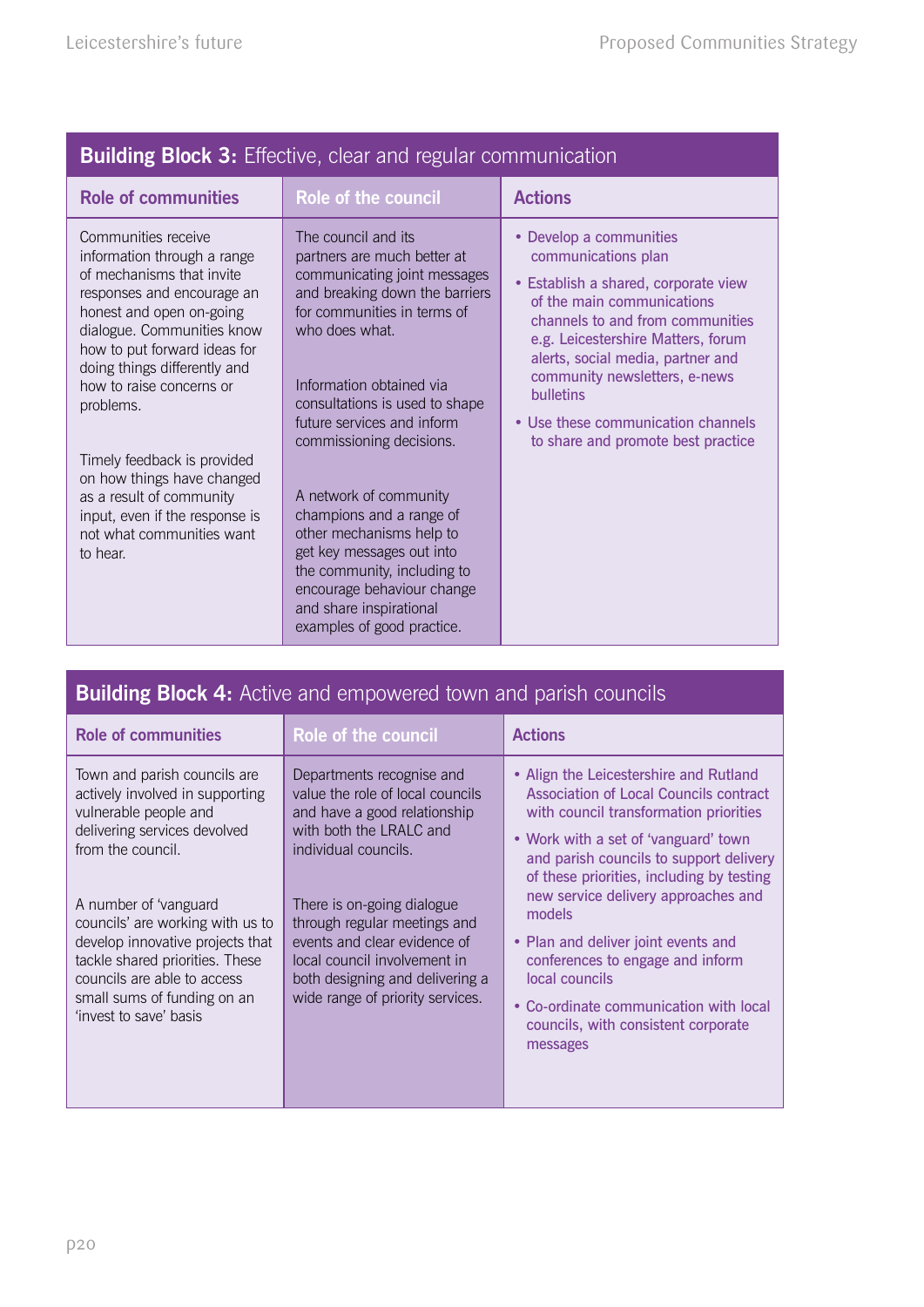|  |  | <b>Building Block 5: Network of community champions</b> |
|--|--|---------------------------------------------------------|
|  |  |                                                         |

| <b>Role of Communities</b>                                                                                                                                                                                                                                                                                                                                                                                                                                                     | Role of the council                                                                                                                                                                                                                                                                 | <b>Actions</b>                                                                                                                                                                                                                                                                                                                                                                                                                                        |
|--------------------------------------------------------------------------------------------------------------------------------------------------------------------------------------------------------------------------------------------------------------------------------------------------------------------------------------------------------------------------------------------------------------------------------------------------------------------------------|-------------------------------------------------------------------------------------------------------------------------------------------------------------------------------------------------------------------------------------------------------------------------------------|-------------------------------------------------------------------------------------------------------------------------------------------------------------------------------------------------------------------------------------------------------------------------------------------------------------------------------------------------------------------------------------------------------------------------------------------------------|
| Within each community<br>is a number of voluntary<br>'community champions' who<br>are trained and supported<br>to work with their county<br>councillors in championing<br>community and individual<br>needs and signposting to self-<br>help and early intervention<br>support.<br>County, district and town/<br>parish councillors play an<br>effective role in leading their<br>communities through change<br>and stimulate social action to<br>tackle community priorities. | This network of champions,<br>working with their county<br>councillor 'champion' is<br>valued by the council and<br>partners who work through<br>them to access communities,<br>using their knowledge<br>and connections to better<br>understand and respond to<br>community needs. | • Capacity building work with county<br>councillors – including training and<br>support - to enable them to lead<br>and champion communities through<br>challenging times<br>• Identify, train and support volunteer<br>community 'champions' to work<br>alongside the network of 55 county<br>councillors<br>• Refocus the Think Leicestershire<br>model on training for councillors,<br>town and parish councils and other<br>community 'champions' |

| <b>Building Block 6:</b> Formal and informal volunteers                                                                                                                                                                                                                                                                                                                                                                                                                                                  |                                                                                                                                                                                                                                                                                                                                                                                                                                                              |                                                                                                                                                                                                                                                                                                                                                                                                                                                                                                                                                                                                                                                    |  |  |  |  |
|----------------------------------------------------------------------------------------------------------------------------------------------------------------------------------------------------------------------------------------------------------------------------------------------------------------------------------------------------------------------------------------------------------------------------------------------------------------------------------------------------------|--------------------------------------------------------------------------------------------------------------------------------------------------------------------------------------------------------------------------------------------------------------------------------------------------------------------------------------------------------------------------------------------------------------------------------------------------------------|----------------------------------------------------------------------------------------------------------------------------------------------------------------------------------------------------------------------------------------------------------------------------------------------------------------------------------------------------------------------------------------------------------------------------------------------------------------------------------------------------------------------------------------------------------------------------------------------------------------------------------------------------|--|--|--|--|
| <b>Role of communities</b>                                                                                                                                                                                                                                                                                                                                                                                                                                                                               | Role of the council                                                                                                                                                                                                                                                                                                                                                                                                                                          | <b>Actions</b>                                                                                                                                                                                                                                                                                                                                                                                                                                                                                                                                                                                                                                     |  |  |  |  |
| There is a range of volunteers<br>within each community who<br>provide informal support<br>for individuals/families or<br>community activities and<br>participate in more formal<br>volunteering e.g. Good<br>Neighbour schemes and<br>service delivery.<br>People understand why<br>volunteering, particularly to<br>support vulnerable people<br>and/or to retain services, is<br>important, and it is easy for<br>them to volunteer. They feel<br>valued and supported in their<br>volunteering role. | All council departments and<br>partners value and support<br>volunteers and work together<br>to provide a joined up and<br>coherent range of volunteering<br>opportunities which prioritise<br>service devolution and<br>support for vulnerable people.<br>Volunteering is part of a<br>package of support to assist<br>those furthest from the labour<br>market back into work.<br>The efforts of volunteers are<br>recognised, celebrated and<br>rewarded. | Integration of volunteering<br>٠<br>to support the council's<br>services, including consistent<br>communication, volunteer<br>managers network and<br>implementation of the council's<br><b>Volunteering Policy</b><br>Co-ordination of volunteering<br>$\bullet$<br>across Leicestershire through<br>implementation of the partnership<br><b>Volunteering Strategy and Action</b><br>Plan<br>Recruit 'Community Coaches',<br>'Difference Makers' and other<br>volunteers to support vulnerable<br>people and service devolution<br>Explore non-financial incentives/<br>$\bullet$<br>benefits for volunteers e.g.<br>training/rewards/recognition |  |  |  |  |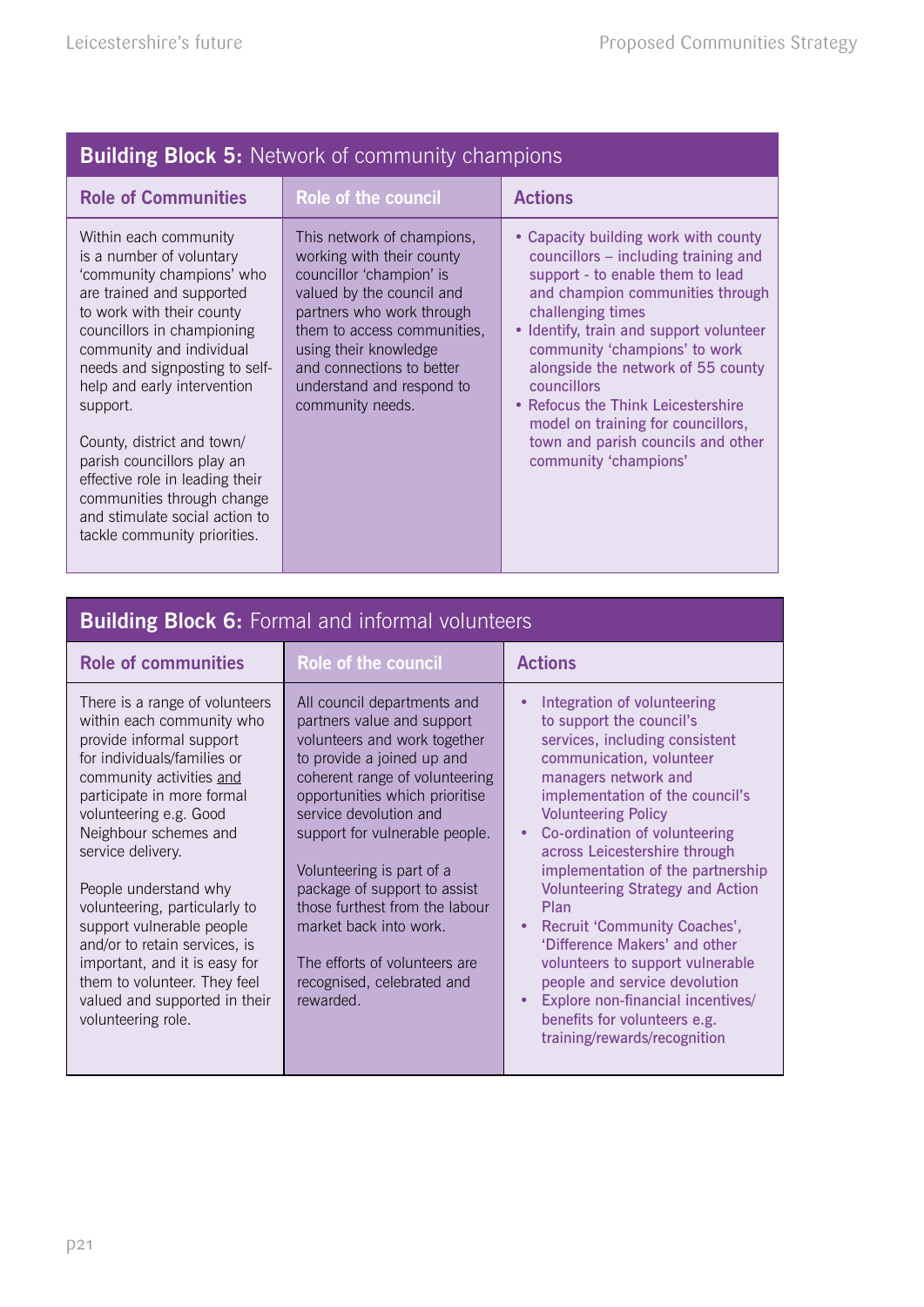| <b>Role of the council</b>                                                                                                                                                                                                                                                                                                                                      | <b>Actions</b>                                                                                                                                                                                                                                                                                                                                                                                                                                                                   |
|-----------------------------------------------------------------------------------------------------------------------------------------------------------------------------------------------------------------------------------------------------------------------------------------------------------------------------------------------------------------|----------------------------------------------------------------------------------------------------------------------------------------------------------------------------------------------------------------------------------------------------------------------------------------------------------------------------------------------------------------------------------------------------------------------------------------------------------------------------------|
|                                                                                                                                                                                                                                                                                                                                                                 |                                                                                                                                                                                                                                                                                                                                                                                                                                                                                  |
| Wherever possible the<br>council and partners actively<br>support and use these 'hubs',<br>exploring opportunities<br>to harness their value by<br>considering service co-<br>location to bring together<br>community and public<br>services.<br>Partners take decisions about<br>the optimum effective network<br>of hubs in Leicestershire in<br>partnership. | • Map the 'hubs' in each community<br>across Leicestershire<br>• Explore further opportunities for<br>co-location of services and devolved<br>service delivery through community<br>hubs<br>• Remodel the community<br>buildings advice service to reflect<br>the council's priorities around<br>vulnerability and service devolution<br>• Develop a new Community ICT<br>Strategy for 2015/16 onwards<br>• Promote the Think Leicestershire<br><b>I-Cheev virtual resources</b> |
|                                                                                                                                                                                                                                                                                                                                                                 |                                                                                                                                                                                                                                                                                                                                                                                                                                                                                  |

## **Building Block 8:** Access to support, advice and training

| <b>Role of communities</b>                                                                                                                                                                                                                                                                                                                                                                                                                                                                                                                  | <b>Role of the council</b>                                                                                                                                                                                                                                                                                                                                                                                                                                                            | <b>Actions</b>                                                                                                                                                                                                                                                                                                                                                                                                                                                                                                                                                                                                                                                  |
|---------------------------------------------------------------------------------------------------------------------------------------------------------------------------------------------------------------------------------------------------------------------------------------------------------------------------------------------------------------------------------------------------------------------------------------------------------------------------------------------------------------------------------------------|---------------------------------------------------------------------------------------------------------------------------------------------------------------------------------------------------------------------------------------------------------------------------------------------------------------------------------------------------------------------------------------------------------------------------------------------------------------------------------------|-----------------------------------------------------------------------------------------------------------------------------------------------------------------------------------------------------------------------------------------------------------------------------------------------------------------------------------------------------------------------------------------------------------------------------------------------------------------------------------------------------------------------------------------------------------------------------------------------------------------------------------------------------------------|
| Community and voluntary<br>sector groups access a range<br>of support in the form of on-<br>line tools and information and<br>face-to-face capacity building<br>support (public and voluntary<br>sector).<br>The process of applying<br>for funding is simple and<br>transparent. Communities<br>understand why we prioritise<br>projects that tackle council<br>priorities, particularly around<br>service devolution and<br>vulnerable people, and are<br>effectively represented in<br>decision making processes e.g.<br>on grant panels | The council encourages<br>communities to 'take charge'<br>and resolve their own problems<br>by providing a coherent<br>package of tools/resources and<br>focussing face to face capacity<br>building support on the most<br>vulnerable communities (of<br>place and interest).<br>Grant funding is targeted at<br>priority activities and, where<br>possible, joined up across<br>departments and partner<br>agencies. Duplication between<br>funding streams has been<br>eliminated. | • Provide funding to communities<br>through two new Shire Community<br><b>Grants schemes - Community</b><br>Solutions and Participatory Grants.<br>Explore opportunities to include<br>other community grants (Council and<br>partners)<br>• Monitor the contribution of the<br>council's grant funding to delivery of<br>our transformation priorities and key<br>outcomes<br>• Investigate additional capacity<br>building resource to support<br>community and voluntary sector<br>delivery of priorities<br>• Explore other national and local<br>funding opportunities and secure<br>additional funding to enable delivery<br>of our communities ambitions |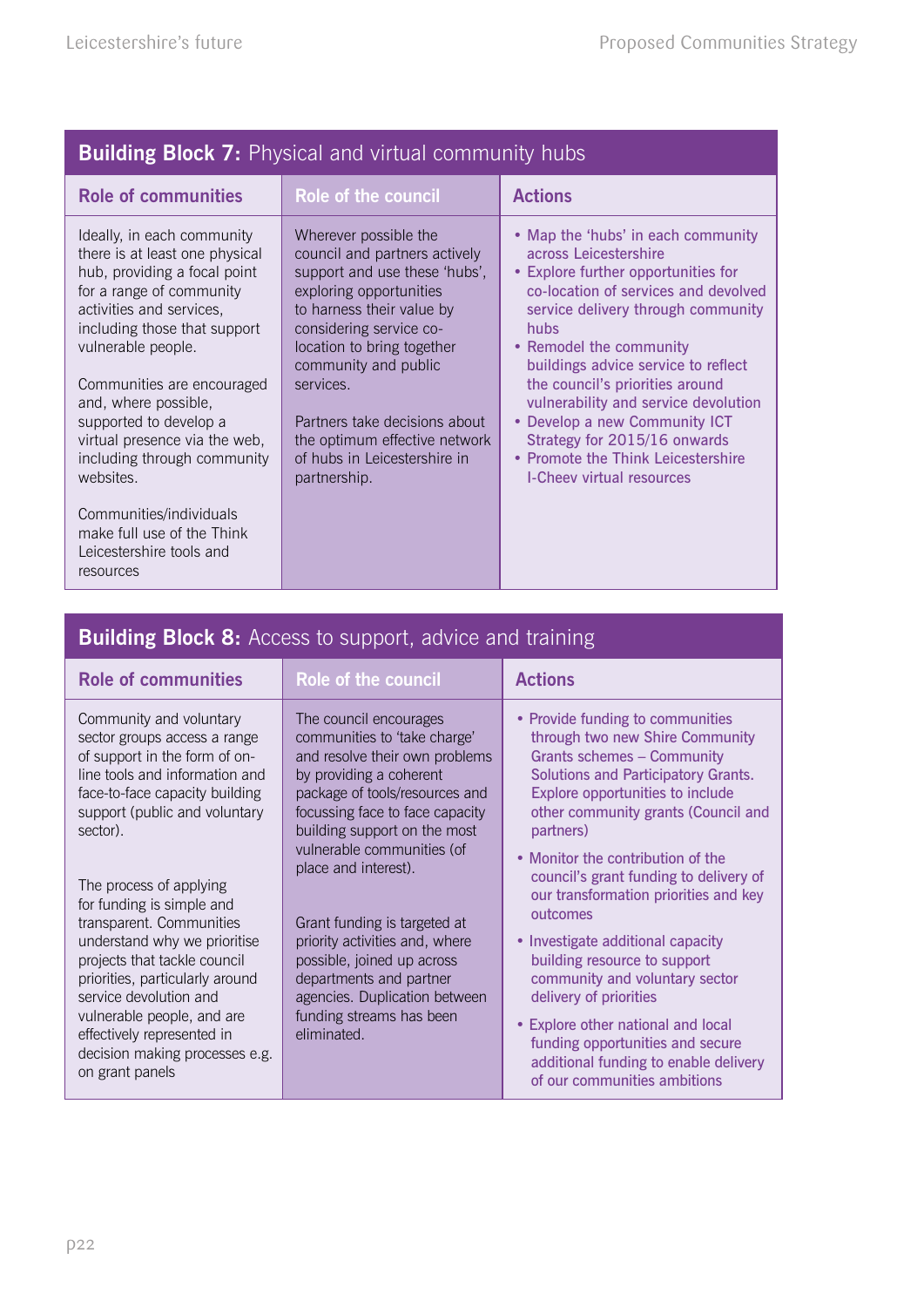Communities taking on services currently delivered by the County Council

## **CASE STUDY:** Expansion of Birstall YOUTH CAFÉ

**Leicestershire County Council's Big Society Grant Fund provided funding of £9,250 to assist with the expansion and development of Birstall Parish Council's youth facilities and activities, including their Youth Café which aims to work with 'hard to reach' young people**

#### **Summary**

**Planning permission was granted to extend the current pavilion and to expand the area for the Youth Café. The structural extension to the building has now been completed and the additional meeting and activity space is now in use.**

**The additional space allows wider activities to take place. The expansion also provided additional 'alternative curriculum' activities/services from the Centre, particularly for hardto-reach and disaffected young people.**

**The counselling/education and skills work has now expanded into the areas of sexual health awareness, tobacco, drug and alcohol awareness and behavioural contracts.** 

**The extended building also provides an attractive venue for other community groups, such as fun and family groups.** 

### **Who was involved?**

**All twenty Parish Councillors have taken an active interest in the project and the contractor companies have all been locally based. Four youth workers and many of the members of the youth café were actively involved in elements of the interior design (for example the flooring). They were also involved in the painting of the interior walls.** 

### **Outcomes and impact**

**The Big Society funding has enabled Birstall Parish Council to address key issues of concern to the community. The creation of the Youth Café has demonstrated that with the support of community leaders issues of concern to the community, in this case youth behaviour, can be addressed. One success of the project has been the notable reduction in anti-social behaviour.** 

#### **Next steps**

**The Youth Café is now being used as a model for other parishes - Mountsorrel, Barrow upon Soar and Anstey are all keen to adopt the methodology successfully employed in Birstall.**